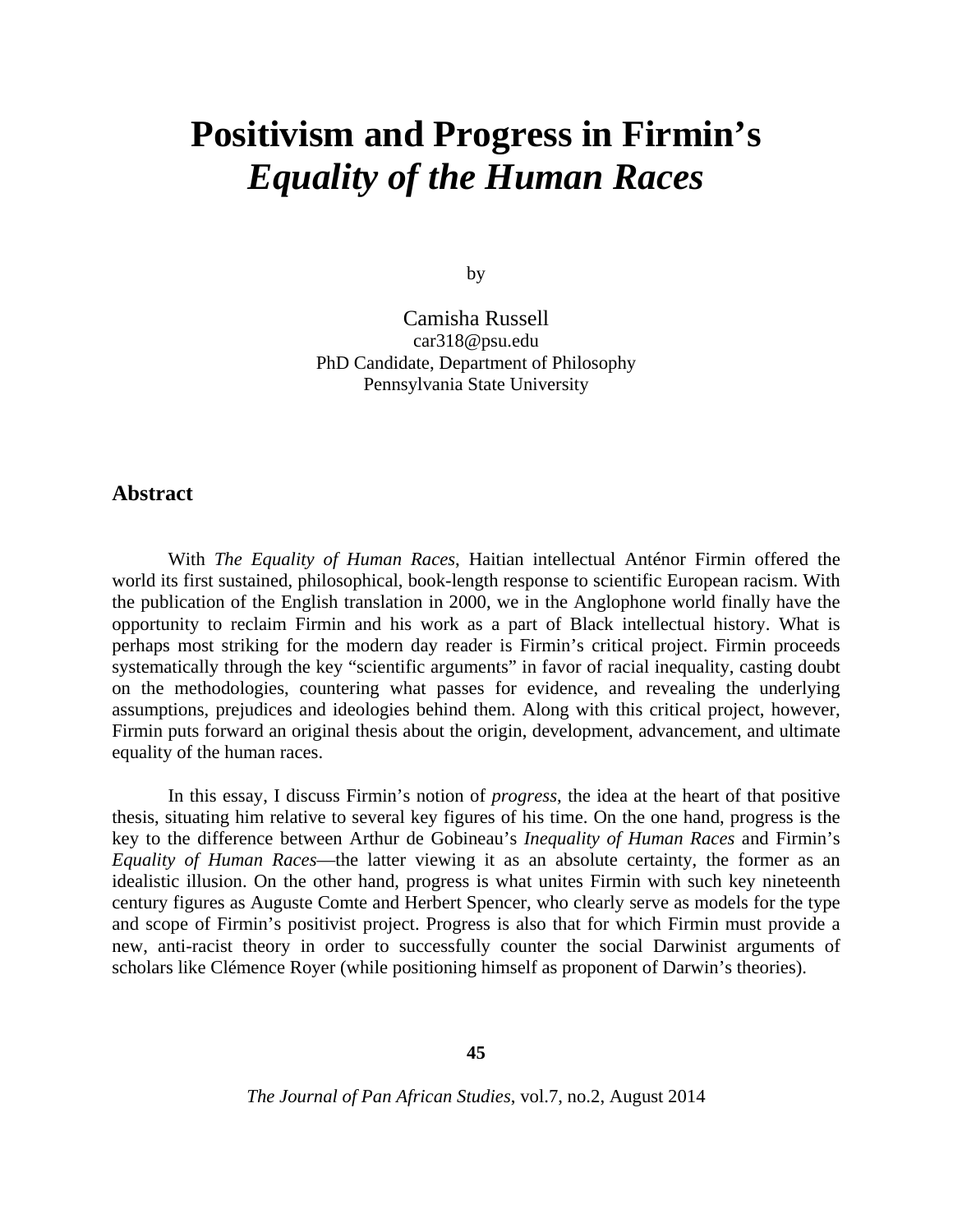### **Introduction**

As fundamental as progress is for Firmin, it remains more an assumption of his text than a proven result, more a motivating ideal than a scientific fact, putting Firmin's faith in progress into tension with his own exhortation that science must free itself from all prejudices. Because Firmin's science was shaped by what can only be described as a positivist philosophy or a philosophy of progress, Firmin's book belongs not only to the history of the *study* of race but to the history of the *philosophy* of race as well.

With *The Equality of Human Races*, Haitian intellectual Anténor Firmin offered the world its first sustained, philosophical, book-length response to scientific European racism. Unfortunately, the volume, first published in Paris in 1885, quickly disappeared and was out of print even in Haiti until 1968. With the publication of the English translation in 2000 (following an additional reprint of the original French in Haiti in 1985), we in the Anglophone world finally have the opportunity to reclaim Firmin and his work as a part of Black intellectual history.<sup>[1](#page-22-0)</sup> Composed in a single year, if Firmin's own preface is to be believed, *De l'Égalité des Races Humaines* is the work of a man possessed, not by joy or enthusiasm for his subject, but by a desperate need to speak out against the pervasive racism of the field he believed held the key to the intellectual progress of humanity—anthropology.

 What is perhaps most immediately striking for the modern day reader of the work is Firmin's critical project. Firmin proceeds systematically through the key "scientific arguments" in favor of racial inequality, casting doubt on the methodologies, countering what passes for evidence, and revealing the underlying assumptions, prejudices and ideologies that drive the people behind it all. Along with this critical project, however, comes a positive one. In his effort to create a new "Positivist Anthropology" (a term included in the full title of the work), Firmin puts forward an original thesis about the origin, development, advancement, and ultimate equality of the human races. In "recovering" this work for the intellectual history of the struggle against racism, it seems equally as important to understand this positive thesis and what drives it as it is to appreciate his debunking of various racial scientific myths against which, in spite of their insidious persistence, we already have ample evidence. In this essay, I discuss Firmin's notion of progress, the idea at the heart of that positive thesis. In so doing, I situate him relative to several key figures including Arthur de Gobineau (against whom he *appears* to be arguing), Auguste Comte and Herbert Spencer (whose faith in progress he shares), Charles Darwin (whose theory Firmin interprets as supporting his own), and Clémence Royer (whose own framing of Darwin was likely a powerful influence on Firmin's interpretation).

 Since the publication of the English translation in 2000, needed attention has been given to Firmin as a "pioneering anthropologist" of the nineteenth century<sup>[2](#page-22-1)</sup> and as an early theoretician of the Pan-Africanist movement.<sup>[3](#page-22-1)</sup> Robert Bernasconi, however, argues that Firmin's positivism constitutes not simply a method, but a philosophy.<sup>[4](#page-22-1)</sup> Here, then, I hope to shed light on Firmin's *philosophical* commitments, situating him also as a pioneering nineteenth-century philosopher of race.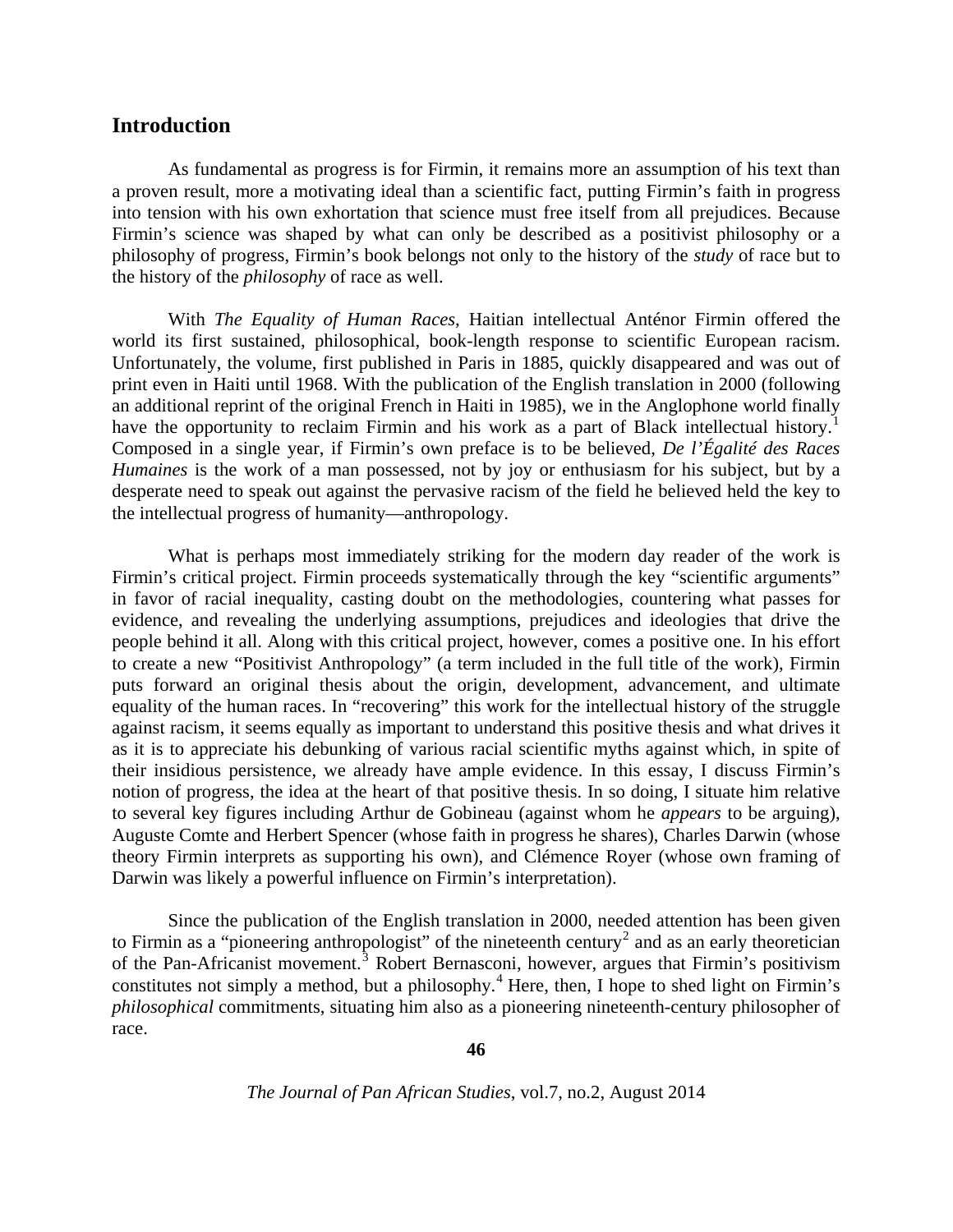## **Argument and Counter Arguments**

The extent to which Firmin actually engages with and successfully argues against Gobineau's thesis in *The Inequality of the Human Races* is an open question and not one that I intend to pursue here. Certain passages suggest that Firmin is simply using Gobineau's work as a place from which to launch criticisms more suited to other opponents.<sup>[5](#page-22-1)</sup> Yet Firmin no doubt took deep exception to Gobineau's use of Haiti as an example of the unsuitability of the Black race for civilization, $6$  and both the title and content of Firmin's own work clearly seek to counteract that basic claim.<sup>[7](#page-22-1)</sup> More important to the aim of this essay, however, is the offense Firmin seems to take at the very pessimism of Gobineau's thesis, its racial component notwithstanding.

Gobineau argued that man's time on earth would span a total of twelve to fourteen thousand years and could be divided into two periods: "the first, which has passed, will have seen and possessed the youth, vigour and intellectual greatness of humanity; the other, which has already begun, will see its waning and inevitable decline"  $(IRH 1166)$ .<sup>[8](#page-22-1)</sup> In other words, the human race (through race mixing) had reached a peak and (also through race mixing) had begun a long, slow decline into mediocrity. This conclusion was, for Gobineau, a scientific fact and not one to be moralized. Society simply existed and carried with it no morality (RI 163; IRH 1150). Futhermore, on Gobineau's account, nothing in the present state of our civilization demonstrated the capacity for infinite progress. "Man has been able to learn some things, but has forgotten many others" and "in his wretchedness, has never succeeded in inventing a way of providing the whole race with clothes or in putting them beyond the reach of hunger and thirst," he writes. In short, the idea of continual, perpetual progress was a foolish illusion (IHR 161-3; IRH 294-6).

Near the end of his book, Firmin insists that if (as in Gobineau) the conclusions that follow from a given theory are

obviously in contradiction with every idea of progress and justice, or even with common sense; if they can be considered possible only by our overthrowing all the ideas generally considered the most correct, the most favorable to stability and harmony among people and things, and the most consistent with humanity's highest aspirations; we would then have [all the more] reason to discard as false the theory on which they are based.<sup>[9](#page-22-1)</sup>

In this passage, we see that Firmin views progress not only as an observable scientific fact, but as a principle against which the interpretation of scientific observation can be tested and (at least to a degree) rejected. If a particular theory does not support our idea of progress, it is likely not our faith in progress that is misguided but the theory itself. This basic conviction, we shall see, will underlie the entire positive portion of Firmin's work, even as the critical portion repeatedly accuses racist scientists of getting out of their theories only the prejudices they have already put into them.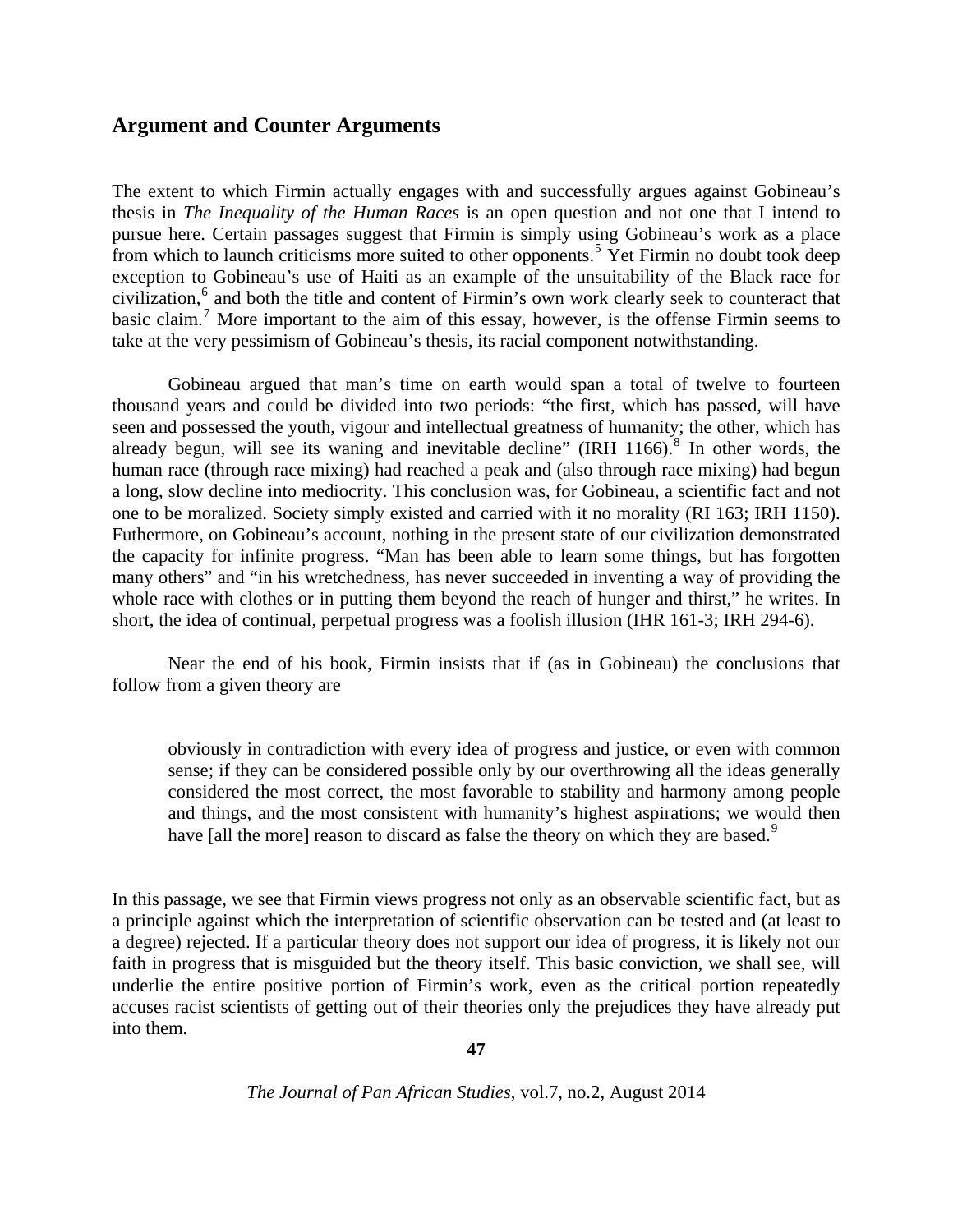While it is the aim of this essay to draw out and call attention to this tension between science and ideology, we must not make the mistake of thinking Firmin exceptionally illogical or hypocritical in this regard. Rather, we must examine the intellectual context in which he was writing, one aspect of which was positivism.<sup>[10](#page-22-1)</sup> Firmin makes repeated (frequently favorable) references to Auguste Comte and Herbert Spencer—the former being the founder of positivism and the latter, though rejecting the label, $<sup>11</sup>$  $<sup>11</sup>$  $<sup>11</sup>$  falling into the positivist camp in at least one</sup> important sense. Both Spencer and the positivists "asserted two things which are today, properly, understood to be incompatible: that sociology should yield ethical principles and that it should be rigorously scientific."[12](#page-22-1)

In brief, the positivist doctrine was characterized by a confidence in the progress of humanity through science and a belief in the power and benefits of scientific rationality. According to Auguste Comte, scientific knowledge was destined, in the course of history, to replace both early theological beliefs and subsequent metaphysical explanations, in accordance with the inexorable law of human progress (the law of three phases).<sup>[13](#page-22-1)</sup> In becoming "positive," one renounced the question of "why?" (in other words, the search for first causes) and limited oneself to the question of "how"—that is the formulation of laws of nature (expressed in mathematical language) using observation and experience to discover the constants that unite various phenomena and explain the reality of facts.<sup>[14](#page-22-1)</sup> Positivism was a system of empiricism that rejected *a priori* knowledge and was founded instead on mechanical determinism (though as we have already seen it clearly rested on an *a priori* assumption of human progress). For Comte, progress in the world was forced by the development of the human mind and the increasing application of thought, reasoning and logic to the understanding of that world.<sup>[15](#page-22-1)</sup>

 The positivist system was essentially totalizing. Comte believed that positivism brought everything together, uncovering a natural order that controlled human life, the understanding of which would help to bring our morality (our intellect, feelings and actions) into line. We would see that everything we do is controlled by this order whether we recognize it or not. Studying the phenomenon of society would help people to discover this order—like all other events, society too was subject to natural relations of sequence and similitude. The great end of life according to positivism was the struggle to become more perfect, which implies previous imperfection and a certain scope for human action in correcting it. For Comte, all other fields of study were but a preparation for the final science of humanity.<sup>[16](#page-22-1)</sup>

 As to Herbert Spencer, his project can be seen as an effort to "biologize the enlightenment's faith in progress" (JP xx). In the essay "Progress: Its Law and Cause," Spencer explicitly sought to clarify the notion of progress.<sup>[17](#page-22-1)</sup> All visible expressions of progress, he argued, were simply manifestations of an internal modification that was the reality of progress. He sought to show that one single law could explain all forms of progress—organic, inorganic, social, etc. This law was the necessity of change from the homogenous to the heterogeneous.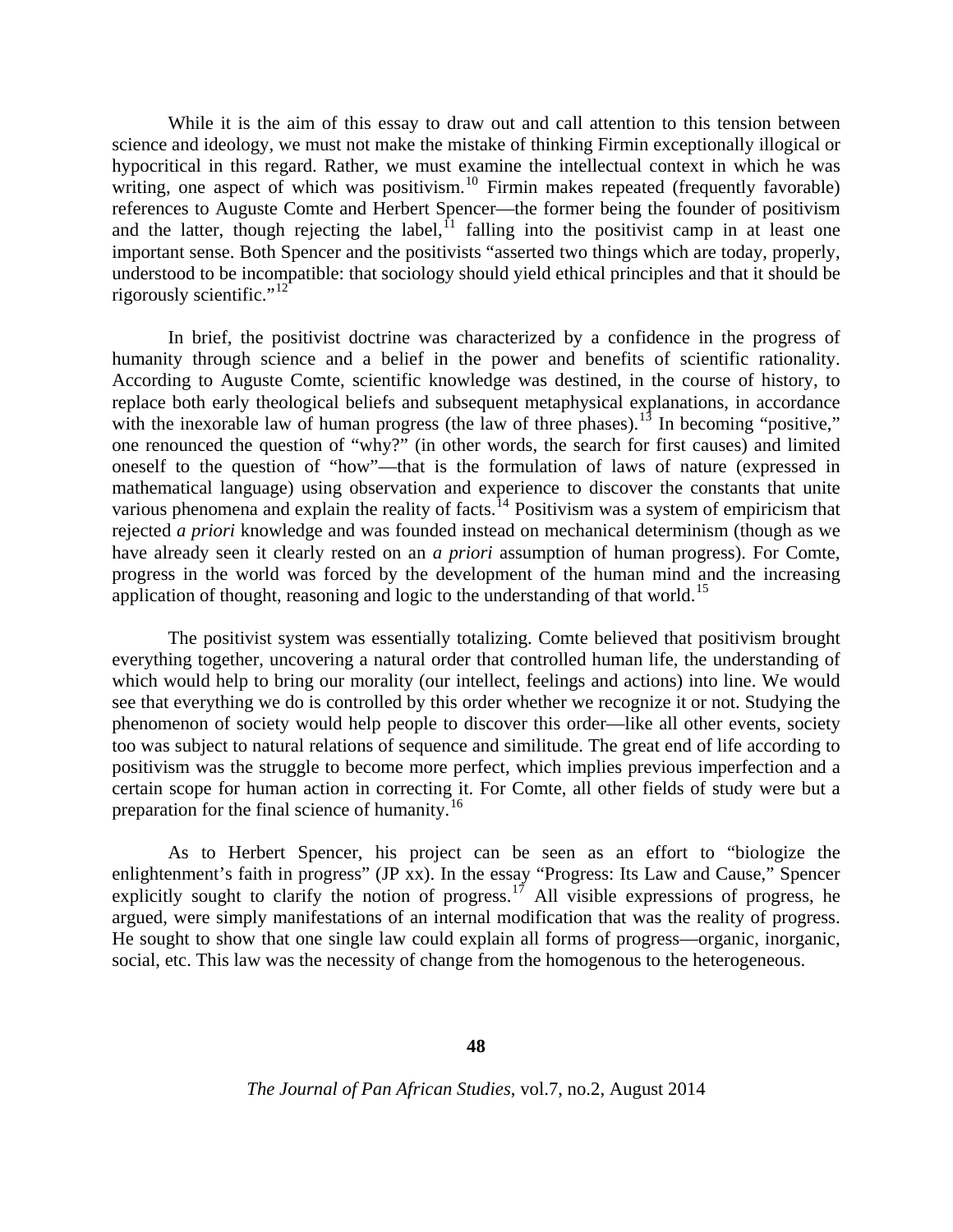In terms of human biology, Spencer argued that humankind, as a whole, had been growing more heterogeneous in virtue of the multiplication of races and the differentiation of these races from each other.<sup>[18](#page-22-1)</sup> Socially speaking, he argued that civilized races had developed out of barbarous races by progressing toward greater heterogeneity in their social life, forming more complex systems of custom, religion and government, and increasingly specialized divisions of labor.

Arguably, Spencer's ideas of evolution focused more on the concept of adaptation which could be fitted to match his notion of progress through heterogeneity—than on natural selection (JP xx-xxii).<sup>[19](#page-22-1)</sup> He argued that things like famine, population pressure and war produced dispersions of populations and that these dispersions produced new modifications and types.<sup>[20](#page-22-1)</sup> Not all these changes would be advances, however; some would be degradations (PLC 53). He also argued that societies that had already become more heterogeneous gained more benefits (further heterogeneity) from technological advancements than did less heterogeneous ones. This was because progress, for Spencer, was driven by the natural fact that each single cause always produced multiple effects, and thus existent heterogeneity offered more elements to be affected thereby yielding a greater number of effects, which then produced further heterogeneity. Thus, on Spencer's account, while progress was not an accident but a beneficent necessity, it was not a necessity that would act equally on all societies but would rather accrue to some more than others. $2<sup>1</sup>$ 

 It is on this last point that Firmin will clearly disagree with Spencer and those of Spencer's conclusions that prefigure social Darwinism.<sup>[22](#page-22-1)</sup> Nevertheless, there is much that Firmin respects in Spencer's work and it is important to see how closely the nature and scope of Firmin's project resemble those of Comte and Spencer.<sup>[23](#page-22-1)</sup> When Firmin describes his work as a "positivist anthropology," he is not merely committed to using science and reason to correct mistakes in the study of humanity made through prejudice and poor methodology; he is also committed to a belief in the progress of humanity and to providing an explanation that will account for both the past of that progress and its continuation, all the while countering any theories that have denied the Black race a share or place in that progress.

# **Unity of Species: The Capacity for Human Progress**

 The references to progress in the introduction to *The Equality of the Human Races* are full of poetic imagery:

Is it not the ineluctable destiny of all human societies to go forward, to persevere on the road to perfection once the first step has been taken? Once all paralyzing constraints have been removed and the moral energies, which are the very soul of progress, have been liberated, this gradual and harmonious movement will occur spontaneously as a result of the natural elasticity proper to all social organisms…. All natural and organic laws combine to proclaim this truth. (EHR lvii-iii; ERH xxxviii)<sup>[24](#page-22-1)</sup>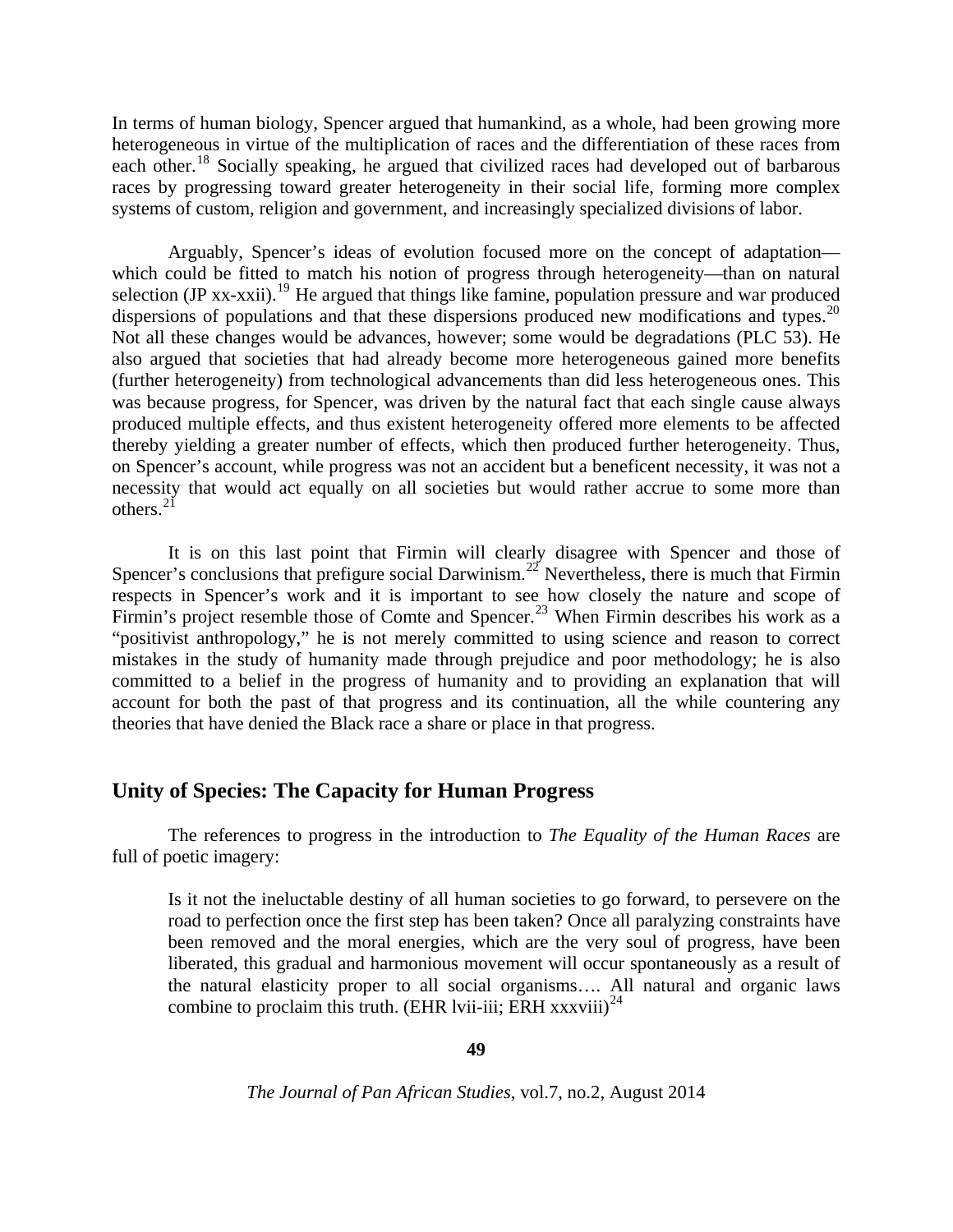Firmin also describes how "at the hour marked by destiny, the sun of progress and regeneration rose over their national horizon, its radiance inextinguishable" (EHR lvii; ERH xxxvii). He speaks of law, justice and freedom as forming "the crowning structure of the moral edifice which modern civilization has been laboriously and gloriously building on the accumulated ruins of the ideas of the Middle Ages" (EHR lviii; ERH xxxviii). He hopes that the Black race will "grow prosperous and scale the rungs of progress to the greatest heights" (EHR lix; ERH xxxix).

Thus, from the very beginning, it is clear that this strong, romantic image of progress underlies and is the driving force behind the work. In slightly less poetic terms, progress, for Firmin, is a single, universal movement whose inexorable force may be impeded from time to time in the course of history but will always ultimately prevail.

 Unlike other theorists, however, he does not want to measure this progress according to humanity as a heterogeneous whole, in the sense that certain races are allowed to stand for progress while others are deemed necessarily inferior. Instead, he focuses on the unity of the species and sees the capacity for progress as belonging to humanity in *each* of its parts and as being fulfilled over time within *each* of the races. He writes:

To embrace the concept of the unity of the species involves, through the exercise of a great keenness of mind, rejecting all the false ideas that the existence of diverse races might inspire and seeing, instead, only the essential characteristics that make of all [men] a community of beings capable of understanding one another and of joining their individual destinies into a common destiny. That destiny is civilization, that is, the highest level of physical, moral, and intellectual achievement of the species. (EHR 83;  $ERH$  75)<sup>[25](#page-22-1)</sup>

In asserting the unity of the human species, Firmin is not supporting the doctrine of monogenesis—the idea that all human beings descended from a single pair. At the same time, however, he rejects any polygenist defense of racial inequality—for example, the argument that because they did not descend from the same pair, the various human races need not be considered a single species and thus equal. He argues that while different races evolved from lower forms into the human species in different locations, they did so under similar environmental conditions which account for their specific unity. It is the fact of being a single species that is the basis of racial equality. To be of one species is to share in a common destiny, toward which all races necessarily move, though not at the same rate or according to the same timeline. Thus Firmin's use of the following metaphor in discussing the Black race and its current level of development: "When one is late, one cannot afford to dawdle *en route*" (EHR lvii; ERH xxxvii).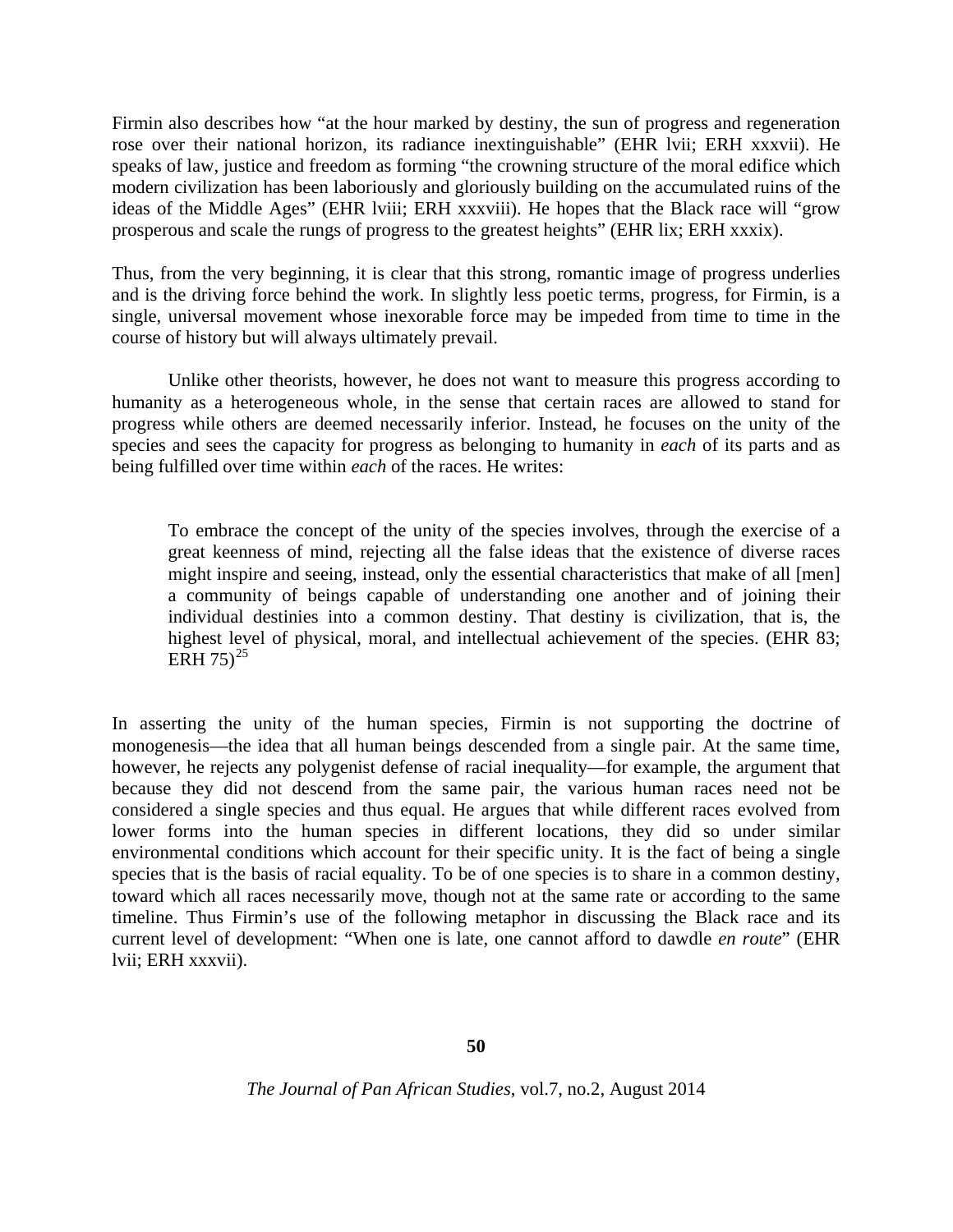The particularity and revolutionary appeal of Firmin's theory of progress within the human races and humanity as a whole is perhaps most clearly seen in his argument about beauty in the seventh chapter of his work. Here he argues that beauty is not a subjective concept, but something that can be perceived and measured objectively based on "certain elements of harmony or discordance" that "trigger in our soul sympathy or revulsion, in such a way that the esthetic experience is spontaneous and bypasses our conscious mind" thus seeming "to orient all personal impressions toward a common ideal through the determinism of our nervous system" (EHR 182; ERH 163). For support, he turns, among others, to Herbert Spencer who, according to Firmin, "identifies as the defining element of the beautiful the greatest differentiation of the parts of a thing joined to simplicity and unity of design" (EHR 183; ERH 164).<sup>[26](#page-22-1)</sup>

Having characterized human beauty as objective, Firmin decides to discuss the beauty of different human faces since it is the face, he argues, that exhibits the most diversity on the body and thus has the most potential for measurable beauty. "The beauty of the human face," he writes, "has to do with the regularity of its features, which are enhanced by the purity and variety of its lines, and more particularly, by its animation and liveliness. Thus defined, beauty admittedly may be found much more often in the White race than in the Black African race and especially in the Yellow Mongolian race" (EHR 184; ERH 165). Thus, Firmin argues that the White race is objectively more beautiful than other races, but this, for him, is not the end of the story.

 For Firmin, beauty is both a form and a measure of progress and, like other forms of progress, is largely determined by climatic conditions. Physical evolution parallels social evolution and the "beauty of a race, in most cases, [develops in direct correlation to] its level of civilization" (EHR 187; ERH 168).<sup>[27](#page-22-1)</sup> He then provides a series of examples which he believes demonstrate that members of the Black race become more beautiful as they become more intellectually and morally developed. Haiti naturally serves as Firmin's favorite illustration and he writes that: "Handsome Black men are a common sight in Haiti. Among soldiers, peasant farmers, and city people… one frequently encounters individuals who differ from White men only by their skin color and their hair" (EHR 197; ERH 178). Once again revealing the poetic character of his vision, Firmin concludes that: "It will not be long before the correlation between intellectual [and moral] development and physical beauty becomes one of the most elegant basic laws of anthropological biology" (EHR 193; ERH 174). $^{28}$  $^{28}$  $^{28}$ 

 We see in Firmin's treatment of beauty his belief that all races progress in the same direction and by the same measure, though not at the same speed. We see that all forms of progress are connected and that intellectual/moral progress is a powerful force that even possesses the ability to influence physical characteristics. We see that the Black race is behind, according to Firmin, but that he does not believe it will remain so. The reality of equality lies in the *potential* of all races for beauty (or any other form of progress) and not in their *current* manifestations thereof.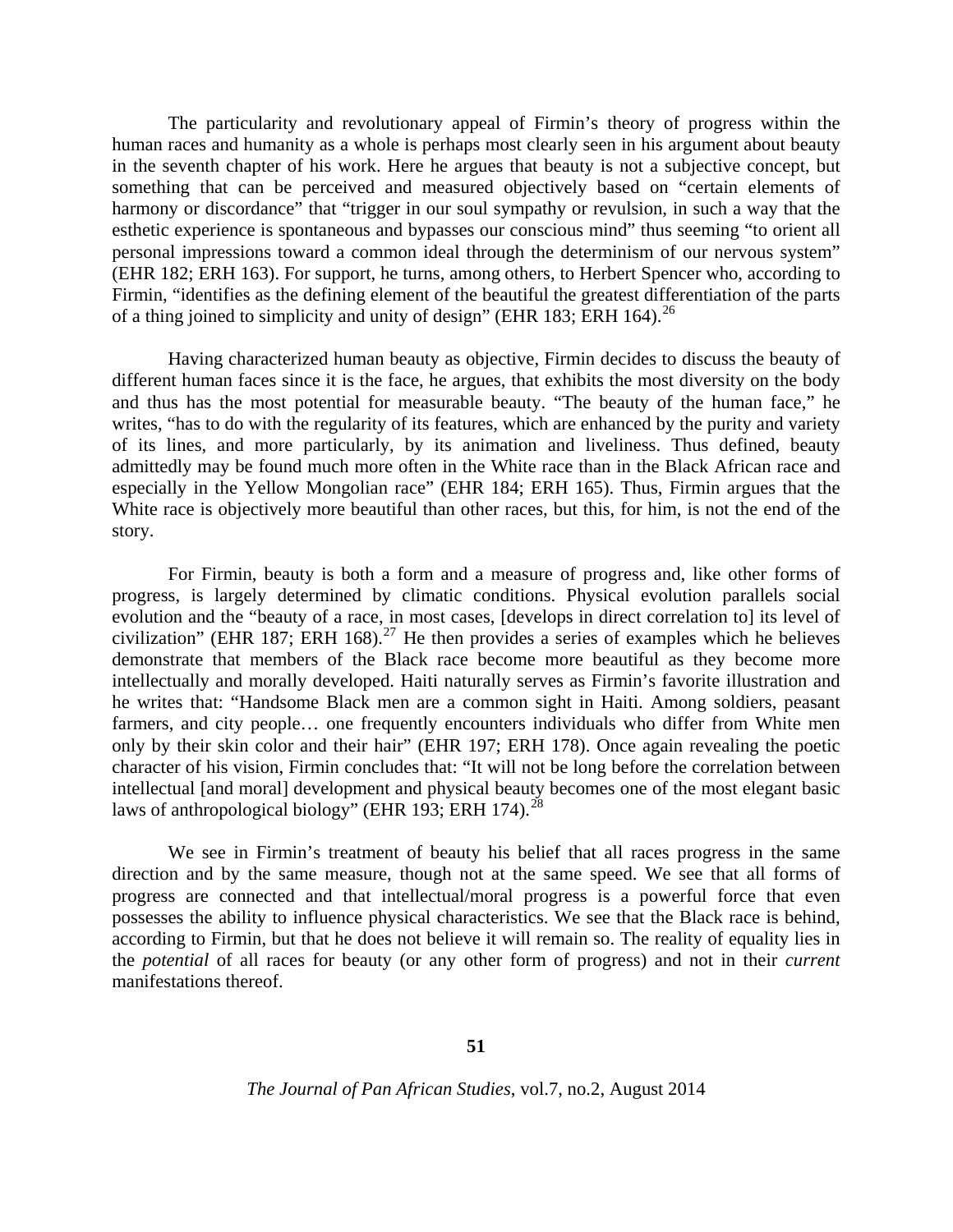We also see here Firmin's effort to shift the discussion away from traditional markers of racial difference (that seem persistent and unchangeable) toward markers that he can place on a continuum, along which movement is not only possible but (on his account) inevitable. "The conclusion," Firmin argues in an earlier chapter,

is that the skin color of the different human races is, *sublatis sublandis*, in direct correlation with the climate and living environments, whereas the shape of the face is, generally, a function of the degree of civilization currently attained by a particular race or achieved earlier by ancestors, who would have passed their distinctive facial traits to their descendents through heredity. (EHR 115; ERH 102)

Persistent racial characteristics such hair type and skin color do not provide the objective measure of beauty and the Black race is therefore not excluded from the possibility of attaining it. The organization of facial features, which Firmin believes can and does evolve over time, is the true measure of beauty (and, indeed, civilization) and the Black race becomes more and more beautiful every day as parts of it emerge from the restrictive environmental and social conditions which have impeded their progress. The only sense in which skin color matters to beauty is one that Firmin introduces at the very end of the seventh chapter, where he says that "the European's color enhances the beauty of a face better than the Ethiopian's does"—roughly, we might imagine, the way that a particular matte and frame might enhance a painting. But even here, a perfectly white background, though better than a perfectly black one, will not be the best. In Firmin's opinion, "the most beautiful complexion is that of the hybrid of a Black and a White, that of the mulatto. I should say, rather, the mulatress" (EHR 199; ERH 181).

 In order to account for the varying rates of progress in the various races, Firmin invokes certain principles of evolutionary theory, arguing that "all the human races without exception, having emerged from an inferior state, evolve or must evolve toward superior forms of being, in a perpetual process of *becoming* which is the normal condition of every organism in nature, especially superior organisms" (EHR 277; ERH 250-1). Given his conviction that all human races have the same *capacities*, Firmin claims that it is the presence or absence of certain conditions and stimulations that determine whether or not a given race progresses in a given location during a given time period. Had there been, historically, equality of circumstances, there would be equality of the races, Firmin argues. Even today, "the Black race itself never fails to blossom every time it finds itself in the same circumstances that have favored the development of other human races" (EHR 213; ERH 192). To support this claim, Firmin turns to Darwin.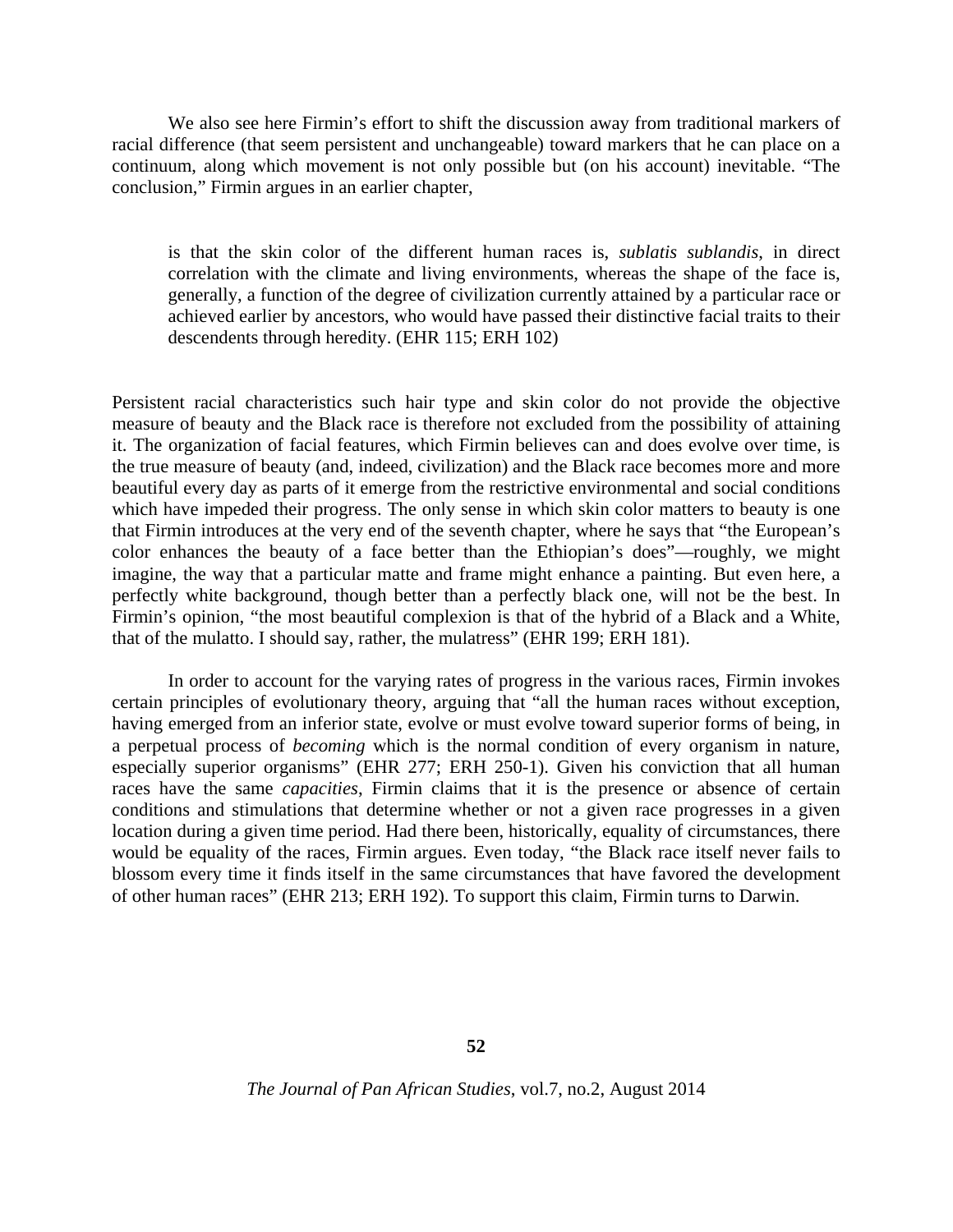## **Interpreting Darwin**

 Firmin opens the eleventh chapter of his work with great praise for Darwin and great enthusiasm for his theory. He goes on to explain his own theory of the evolution of the human species, which he clearly believes to be strongly in keeping with Darwin's work. Firmin accepts Darwin's argument that higher species forms emerge from lower ones. As mentioned earlier, he sees the emergence of the human species as having occurred at a time when a global unity of geological and climatic conditions could have fostered that same emergence in a number of different places at once. According to Firmin:

Everything suggests that after this initial transformation, the rare specimens of human beings, alike everywhere and inferior to modern man in every way, continued to evolve slowly, under conditions that were more or less favorable to their development as a species, in the course of which development they split into distinct races, an absolutely secondary phenomenon. (EHR 270; ERH 244)

The splitting of these two phenomena—the evolution of humanity into a species and the evolution of that species into distinct races—allows Firmin, as we have seen, to insist on the equality of human potential *among* races and to dismiss as permanent but trivial most visible race markers while allowing for the possibility of continued development in areas such as intellect and morality. This continued advancement in the "less developed" races will be brought about through the same sorts of forces that originally prompted it in the "more developed" races as the former gain access to those forces. In Firmin's words, "all the human races, to the extent that they evolve away from conditions that [condemn them] to degeneration or impede their progressive development, can and must reach the same stage as any of these races that [have been able to evolve, to improve themselves and] attain a superior position in the family of nations" (EHR 274, translated adjusted; ERH 248).

Thus the equal opportunity for progress is not something available merely at the beginning of the species life that disappears if a particular race does not seize it at the opportune moment. Rather, the forces of progress seem to lie in wait within the race, seizing on any positive change of location or circumstance to bring forth the natural improvements that lay dormant during the time spent by that race in the previous environment. For Firmin, this potential is embedded in our very biology—"a limb, or any organ for that matter, contains all the elements necessary for its transformation. Hidden in its very fabric, these elements await only the stimulation of the blood to be activated" (EHR 282; ERH 255). Firmin ultimately believes in "the incalculable perfectibility of the human species, which is the most valid distinction between human beings and animals" (EHR 278; ERH 251). Here, race and time mean nothing while civilization means everything.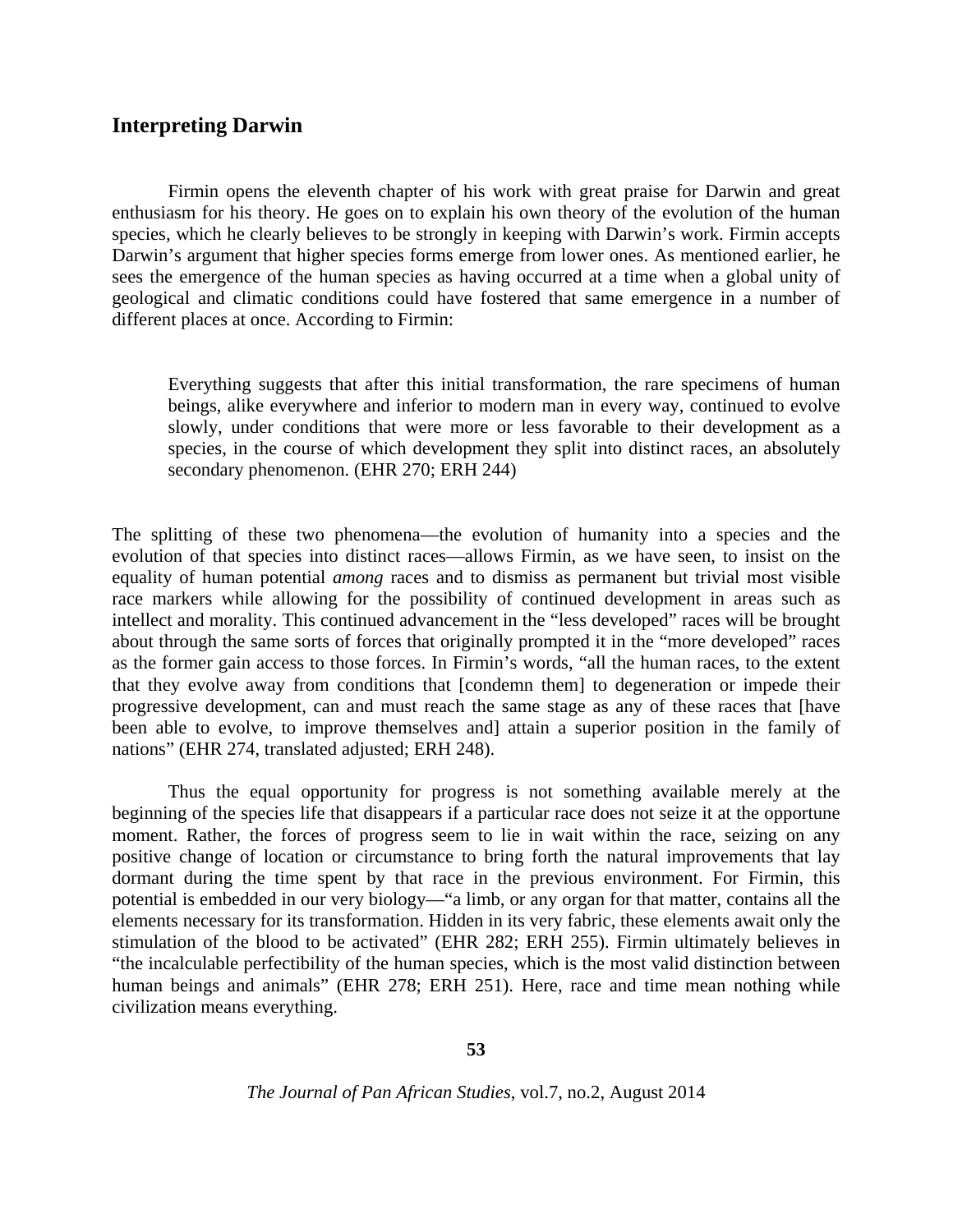Even races that, through their circumstances, have become degraded "have not lost their right to partake in humanity's common patrimony, that is, their right [to a rebuilding and] to progress. It is never too late for them to commence the marvelous march upward to travel the same road that led the civilized nations to their current level of achievement" (EHR 286, translation adjusted; ERH 259).

At first blush, Firmin's interpretation of Darwin seems misguided—an almost willful misreading occasioned by Firmin's own positivist ideology. Firmin tries to claim that "though he formulated the scientific laws which may help shed light on the subject of the division of humanity into races, Darwin never did discuss it directly and at length" (EHR 270; ERH 244), explicitly dismissing Darwin's discussion of sexual selection in *The Descent of Man* as irrelevant to the subject, perhaps precisely because it is through sexual selection that Darwin's theory ultimately arrives at a notion of a progress that is not equally available to all members of a species.<sup>[29](#page-22-1)</sup> Even if we accept Firmin's choice to limit his use of Darwin to the theories of *The Origin of Species*, it seems that Firmin gets that work wrong, focusing as he does on the forces of climate and environment, which Darwin repeatedly insists must be seen as subordinate to the much more significant influences of natural and sexual selection.<sup>[30](#page-22-1)</sup> If his project forces him to ignore one of Darwin's books and misinterpret the other, why, one may ask, does Firmin bother to employ Darwin at all?

## **Clémence Royer's Influences**

There are several possible answers to the above question. First, Firmin in this respect is again a product of his time. As he explains at the beginning of his chapter on Darwinism:

Such scholars and scientists as Haeckel, Huxley, Carl Vogt, Lanessan, Jacoby, Herbert Spencer, Clémence Royer, and a whole contingent of others who belong to today's intellectual avant-garde, further developed Darwin and Wallace's theory, taking it into all sorts of directions and adapting the two naturalists' method to the demonstration of all sorts of truths. An idea supported by so many remarkable champions can never be ignored. These adherents' approval, whether conditional or absolute, vouchsafes its accuracy and scientific effectiveness. (EHR 269-70; ERH 243)

In a very real sense, then, Firmin could not write a book in which he claims to use the power of science to dispel prejudice and reveal truth and *not* discuss Darwin's work. To do so would have been to brand his project as irrelevant even before he had begun—a fact which Clémence Royer seeks to establish in her preface to the first edition of the French translation of *The Origin of Species*, reprinted in the fourth edition from which Firmin would have been working.<sup>[31](#page-22-1)</sup>

**54**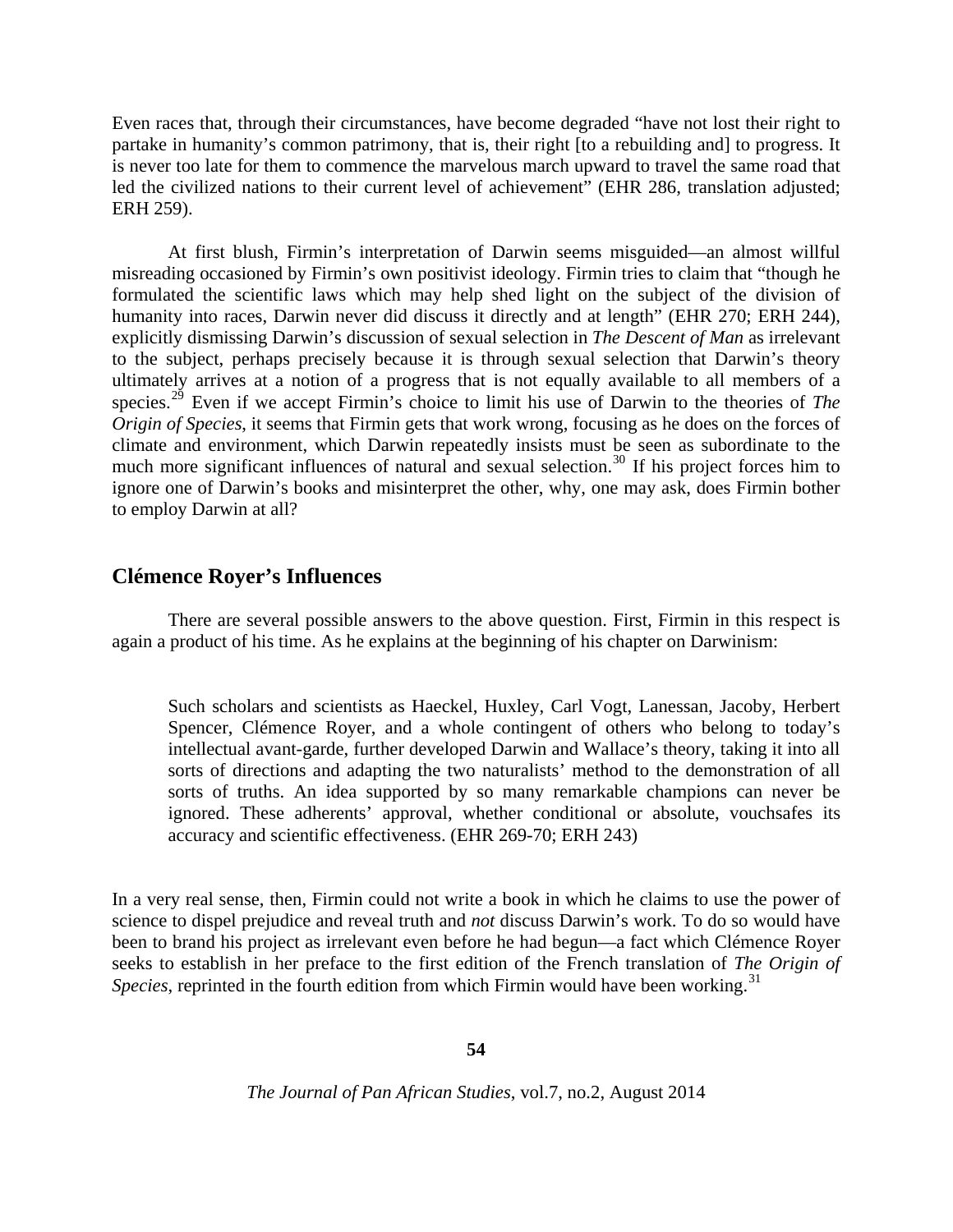Like Firmin, Royer believes in progress and in the power of science to uncover truths about the world and humanity that religion only obscures. Royer argues in the very first paragraph of the preface that: "We must even admit that the progress of truth gives us as much to forget as to learn, and that we learn to deny and to doubt as often as to affirm" (POE xxvii).<sup>[32](#page-22-1)</sup> As with the positivists, Royer takes the key indication of intellectual progress to be the elaboration of a doctrine that unifies a theory of the nature, origin and purpose of things with a theory of morality, conduct and politics—a doctrine that can be tested and proven through experience. Similarly, she believes that the world and the people in it move almost helplessly in this forward direction, as though through common instinct. With her preface, Royer places Darwin's work firmly at the center of this movement and essentially accuses those who would try to argue with or ignore Darwin of being backward looking—enemies of progress.

Yet Royer does not stop with a simple exhortation of the importance of Darwin's theory to the intellectual future of humankind. Near the end of her protracted preface, she begins to extrapolate from Darwin's findings in the direction of what we now call social Darwinism. On Royer's view, Darwin, in his effort to be purely empirical, errs too far on the side of caution by not following the consequences of his theory to the end—that is, their application to present human social relations. She sees it as her moral duty to do this work for him, beginning with the end of the preface and continuing in notes appended to the main text. She argues that according to Darwin's theory, a species progresses generally, but not universally or (in each part of the species) necessarily (POE lxi). In other words, only certain branches of the human race represent progress or the possibility for progress, while others degenerate and are sometimes lost. What the struggle for existence and the subsequent survival of the fittest offers us, says Royer, is a law which appears "brutal, stingy, fatal," but is "on the contrary the providential law *par excellence*, the law of economy and abundance, the necessary guarantee of well-being and progress for all of organic creation." According to Royer, "the law of natural selection, applied to humanity, reveals, to our surprise and sorrow, how misguided our political and civil law, and even our religious morality, has been up to now." She refers here to "that imprudent and blind charity in which our Christian era has always sought the ideal of social virtue and which democracy has wanted to transform into a sort of obligatory brotherhood, although its most immediate consequence is the aggravation and multiplication in humanity of the very evils to which it claimed to be offering a remedy" (POE lxv).<sup>[33](#page-23-0)</sup> Royer argues that Darwin's theory challenges "those philosophical, moral or religious doctrines, those political systems and utopias whose tendency, perhaps generous but assuredly false, would be to bring forth an equality between men that is impossible, harmful and against nature" and asserts that "nothing is more evident than the inequalities of the different human races" (POE lxix).<sup>[34](#page-23-0)</sup> Thus she concludes that superior races are produced successively and as such are destined to supplant inferior races as their progression continues, not to mix with those races and risk reabsorbing those qualities that would lower them to the average level of the species.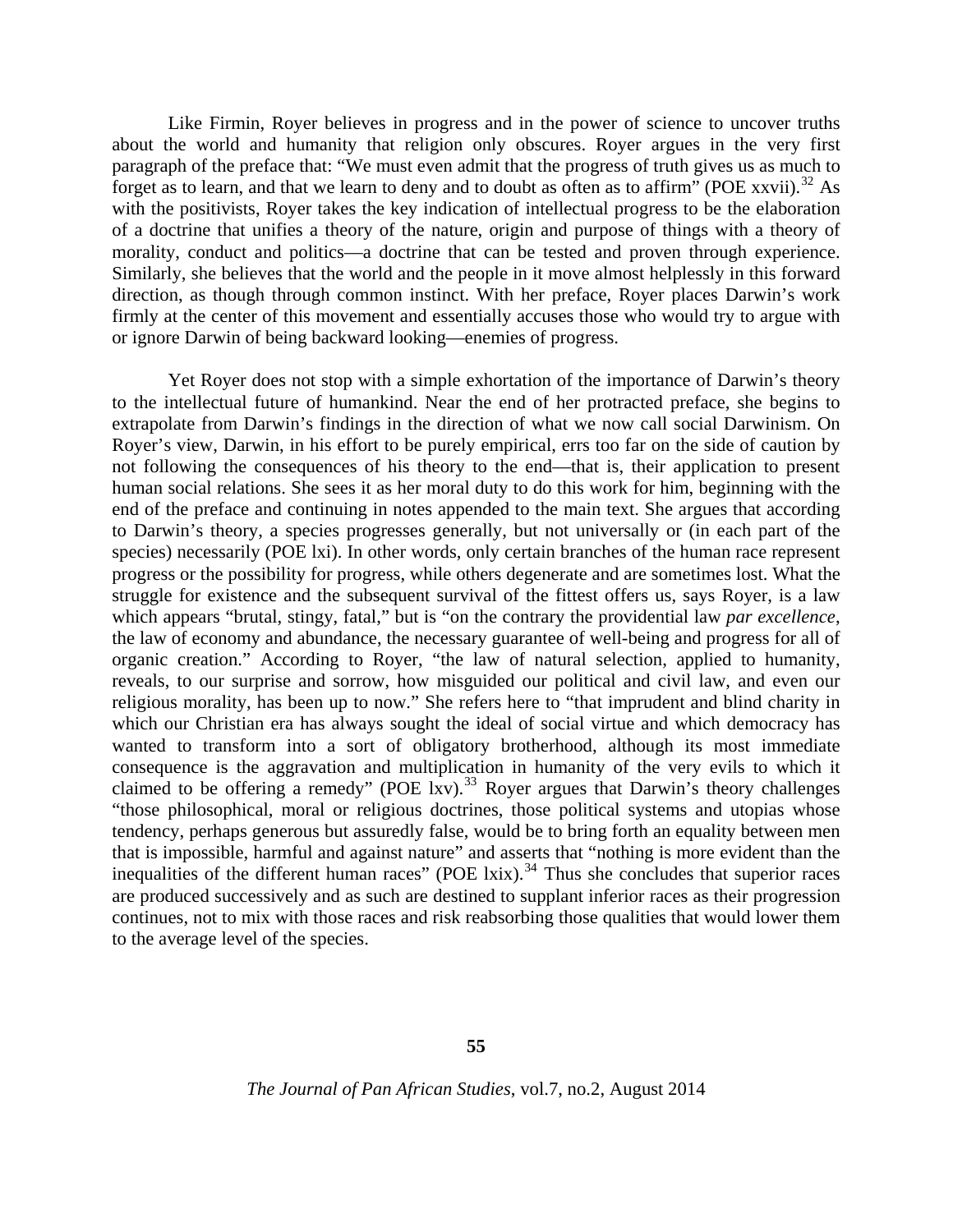In examining the introduction to Darwin's theory that Firmin would have received via Royer, we find a likely explanation for his decision to incorporate Darwin's ideas into his own theory of progress. Not only would any contemporary theory of progress be incomplete without the incorporation of Darwin's ideas, but other scholars were already at work adapting Darwin to their own ends—ends which were anathema to Firmin's thinking and needed to be challenged. Thus we can read a note of sarcasm, or at least healthy skepticism, into Firmin's above description of Darwin's so-called champions as "remarkable." Clearly, Firmin's use of Darwin's theory as elaborated in the previous section stands as a direct rebuttal of Royer's.

Yet perhaps we can do more for Firmin than to simply excuse his use of Darwin as a justifiable and well-meaning misinterpretation. Recall that, he, like Royer, positions himself as providing more of an extrapolation from Darwin's *The Origin of Species* than an interpretation thereof. In Firmin's view, Darwin (at least in the book Firmin seems to regard as most important) has given us an account of the *origin* of species, but has not truly attempted to account for the division of that species into races or for the further development of the species after those races had been formed. It is for this subsequent development in particular that Firmin, contre Royer, wishes to account. What he offers, then, seems less a gross misreading of Darwin than an unauthorized extension of his theory. Perhaps no less authorized, however, than Royer's.<sup>[35](#page-23-0)</sup> After all, in keeping with their positivist leanings, each seems to be importing a sort of morality or scientific theodicy into the system.

#### **Advanced Ideas: A Product of Time**

 Ultimately, what we see in Firmin's use of Darwin is what we saw in his definition of beauty and what constitutes the positive thesis of the work—an attempt to show that progress is a universal concept that belongs to the human species as a whole and will be completely fulfilled within and among each and every race in that species, if not at the same rate. In chapter fourteen, Firmin attempts to bolster this argument with the idea of necessary evolutionary stages. In order to demonstrate that there is indeed a "path of progress," he argues that all European peoples have suffered under slavery in the past (just as Blacks have more recently) and that certain activities purported to demonstrate the inferiority of "savage" Blacks in Africa (e.g. fetishism and cannibalism) were practiced by members of the White race during corresponding phases of their own human development. "Wherever we look and try to find in the Black race defects and vices that are not shared by the White race," Firmin argues, "we face the indisputable fact that the children of the Ethiopian have never done anything which the children of the proud Caucasian, all the branches of the family included, have not done" (EHR 347; ERH 312). Firmin hopes that anthropology, by "admitting that the more advanced nations have historically gone through the same phases before reaching a more civilized stage," can offer "hope to those nations still on the lower rungs of civilization, for they are given to see the path of progress that they must follow" (EHR 354; ERH 318-9).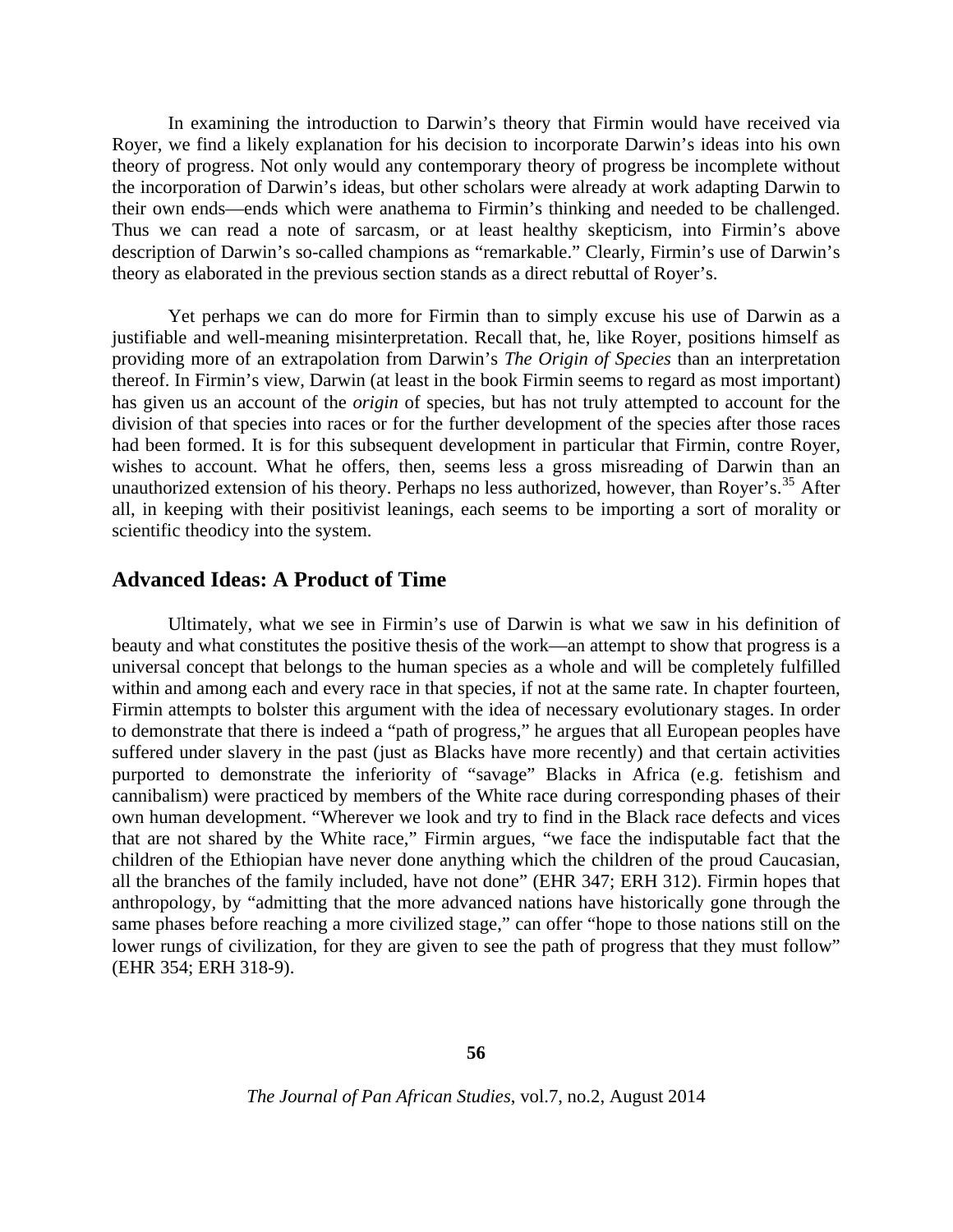As we see clearly on the next page, however, the notion of evolutionary stages requires Firmin to "admit," as he did earlier in the case of beauty, that "the White race now stands on a grandiose pedestal, ahead of all the other human races" (EHR 355; ERH 319). Such admissions highlight the way in which any science of progress, even when it claims to be objective, must necessarily inject subjective values at its very foundation. To define the path of progress and to track the movement of various races along it, one must first look around the world at various groups and then rank them, assigning each to either a higher or lower stage. Even if, like Firmin, one is unwilling to admit a distinction between inferior and superior *races*, one must admit and codify a distinction between inferior and superior *civilizations*. To argue that the Black race will "catch up" to the White race is to agree that the White race is "ahead." Thus, while Firmin staunchly denies Gobineau's claim that certain human tribes are *incapable* of civilization, he accepts in a way the observational premise on which the argument is based—that non-White peoples are largely lacking in civilization at the present moment. Firmin does not appear inclined to challenge the definition of civilization on the grounds that it seems to apply primarily to Whites at his historical time. (Though he does argue that in the time of Ancient Egypt, the definition of civilization applied primarily to a particular group in the Black race.)

 Yet, in this very section of the work where Firmin's analysis seems most limited, he also manages to offer several challenges to his own limiting thesis. For one thing, Firmin recognizes that races and their civilizations do not develop in isolation and thus that progress will not *simply* be a matter of innate capabilities flourishing in interaction with certain favorable environmental conditions and climates. Progress will also be sparked in inferior civilizations through their interactions with superior ones, the way interaction with Egypt helped to advance Greek civilization, for example. Firmin then shows us how the force of such interactions may occasion in a particular group at a particular time a skipping of some particular evolutionary stage. This can work in a couple of different ways.

First, Firmin offers the example of religious belief. The "fetishistic cult existed among all the human races," he argues, "for they all evolved their first moral and religious ideas under the influence of the fears which all savages experience before the blind, invisible, and mysterious forces of nature" (EHR 340; ERH 304). From this point, the White race progressed into a monotheistic (yet still largely superstitious) Christianity, which they are now in the process of abandoning in favor of science and reason. This process of abandoning Christianity, however, has been a slow and painful one on Firmin's view, to the great impediment of scientific progress. "[W]hile Negroes may be stuck at the fetishistic stage," says Firmin, "they nevertheless show a quite lively turn of mind" and may, in fact, be at a sort of advantage. "Never having experienced the sort of religious fanaticism and dogmatism now choking the Caucasian race, Blacks are ready to evolve toward rational and positivist conceptions which are consistent with the workings of the universe and with its attendant moral order" (EHR 341-2; ERH 305-6). Here Christianity is portrayed as a stage not necessary for all races, which could indicate either that some stages are able to be skipped, or that Christianity represents a sort of detour from the path of progress.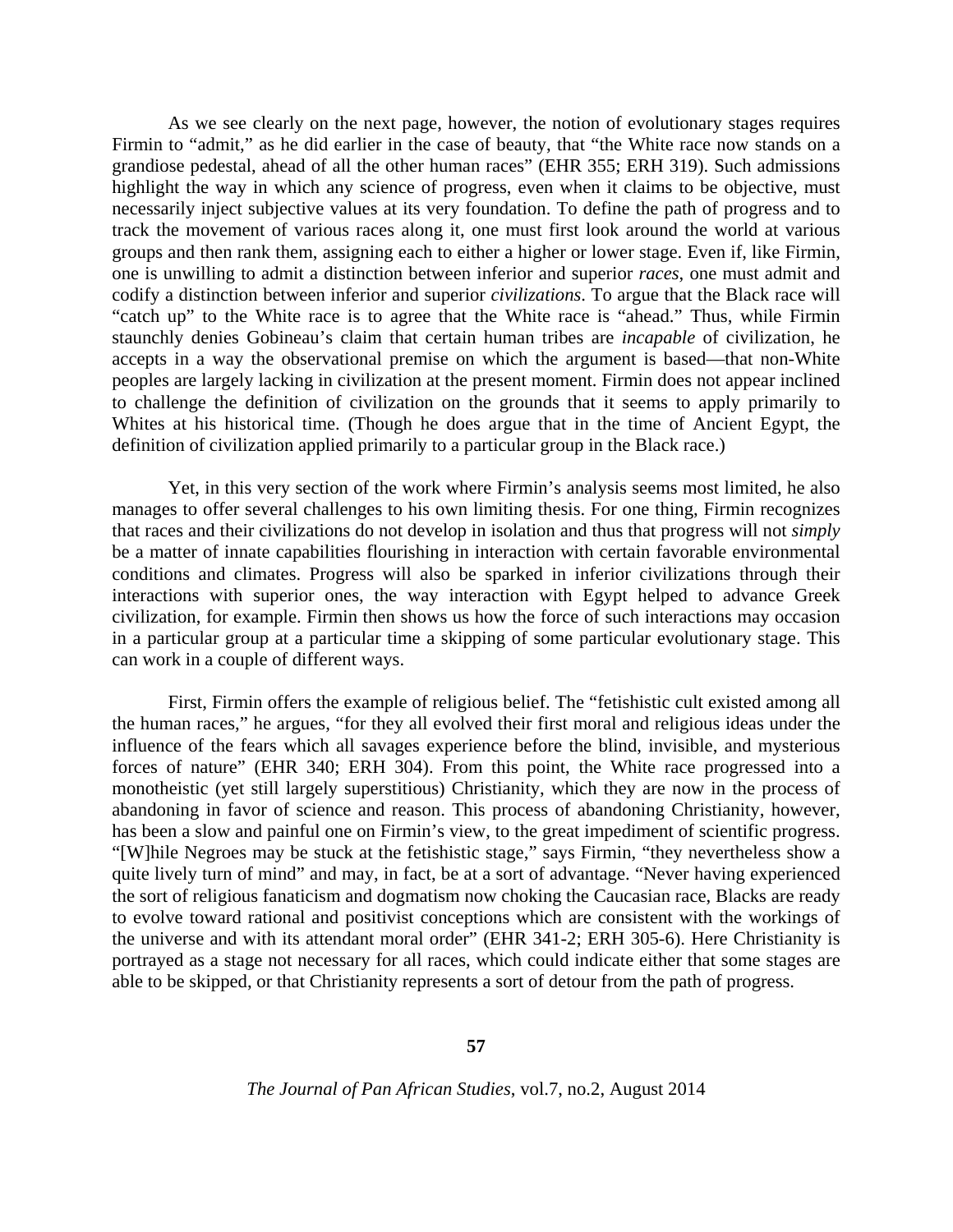Second, Firmin points to the contemporary moral crimes of the supposedly "advanced" White race. "When it comes to the relations between Europeans and people of other races, Blacks in particular, there is nothing more horrific, more barbaric," he writes. "The entire history of the slave trade is so bloody, so full of crimes that one is tempted to believe that slave owners were simply prey to some cruel form of madness" (EHR 348; ERH 313). Similarly, Firmin argues that European colonial practices are "not very consistent with the moral temper of the century or with the principles of the rights of nations. Because it actually negates these, Europeans had no choice but to resort to casuistry and the arbitrary interpretation of the facts to justify their actions" (EHR 383; ERH 345). Having made these arguments, Firmin certainly does not argue that the nations of the Black race will necessarily come to be colonizing or slaveholding nations in the course of their progress. On the contrary, he finds that their experiences of subjugation have made the Black race ideally suited to foster a particular sort of moral progress in the *rest* of mankind. "Its main contribution to progress," says Firmin, "will be to promote justice more forcefully and, at the same time, much more tactfully, than the blasé and heartless races that have arisen in Europe or emerged on the plains of the Middle Empire and in the land of the Tartars…. for the more one has suffered, the more one is prepared to understand and exercise justice" (EHR 446; ERH 400).<sup>[36](#page-23-0)</sup> It is this that, for Firmin, makes Haiti a model nation not only for others of the Black race, but for the world.

We witness here a remarkable shift from Firmin's earlier contention that the Black race is less beautiful than the White in correlation to its lesser degree of moral and intellectual development. Here the Black race takes on a certain moral purity that at least verges on superiority. Similarly, Firmin argues that: "Of all the human races, the Black race is the only one to have ever given the example of a multitude of men suffering under the most cruel servitude and yet conserving in their souls the energy necessary to break their chains and turn them into vengeful weapons in defence of freedom and human rights" (EHR 337; ERH 302). In this sense, slavery serves not to prove the weakness and inferiority of the Black race, but rather as a sign of its superior strength and endurance.

Thus, in spite of the tenets of Firmin's positivist anthropological theory, these strong statements suggest that while the Black race will indeed progress, it will not (and indeed should not) follow directly in the White race's footsteps. They suggest that there are not only different timelines for progress, but that there are different routes, and that scientific and moral progress (as in the case of the White race) do *not* always go hand in hand. Through the strength of this critical perspective, Firmin's text seems to exceed itself.

 Any time we study an historical text, it is crucial to consider its historical context. The scope of Firmin's text being so great, I do not pretend that this essay offers anything close to a comprehensive list of its influences. I do, however, hope that I have begun to show how and why *progress* emerged as such an important theme for Firmin. On the one hand, progress is the key to the difference between Gobineau's *Inequality of Human Races* and Firmin's *Equality of Human Races*—the latter viewing it as an absolute certainty, the former as an idealistic illusion.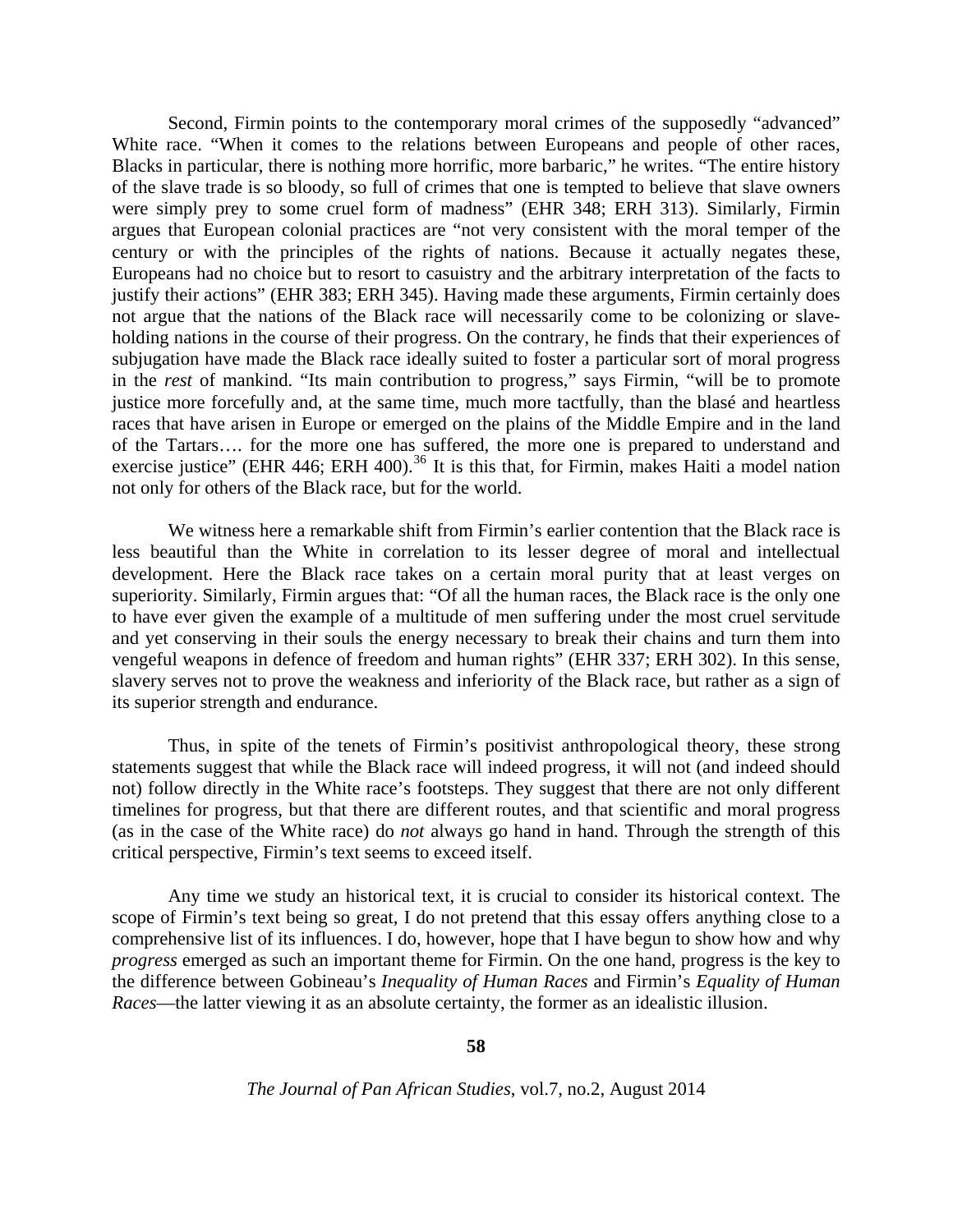On the other hand, progress is what unites Firmin with such key nineteenth century figures as Comte and Spencer, who clearly serve as models for the type and scope of Firmin's positivist project. Progress is also that for which Firmin must provide a new, anti-racist theory in order to successfully counter the social Darwinist arguments of scholars like Clémence Royer.

 Yet, as fundamental as progress is for Firmin, it remains more an assumption of his text than a proven result, more a motivating ideal than a scientific fact. Thus, Firmin's faith in progress comes into tension with his own exhortation that science must free itself from all prejudices. Though Fluehr-Lobban insists that Firmin's ideas were well in advance of their time (CFL xlii), we find that they are in fact very much the product of it. Indeed, to say that one can be in advance of one's time requires belief in a timeline of progress. Clearly, the idea of such a timeline, while it tends to appear foolish when interrogated in nineteenth century works, remains deeply seated in our popular rhetoric and consciousness.

 To place Firmin in this historical and intellectual context—with figures such as Comte and Spencer whose theories are no longer taken seriously—should not, however, be to a dismiss him as deserving of a unique and lasting place in intellectual history. Though Firmin strongly identifies himself with positivism and the three men share many of the same methodological aims and assumptions (such as their faith in progress), Firmin no more stands in Comte's shadow, than Comte stands in Spencer's or Spencer in Comte's. Each held distinct views and put forth distinct theories, and Firmin's concern for and attempt to explain racial equality sets him apart not only from Spencer and Comte, but from much of the other work of his time. Nor should a rejection of Firmin's *positive* theses about the evolution and advancement of races as scientifically (or even intellectually) unsound entail a denial of the acute critical faculties he demonstrates throughout *The Equality of Human Races*. For this critical work alone, Firmin merits a place in the history of the study of race. In fact, as Bernasconi points out, what we gain by acknowledging Firmin *as* a product of his time (while simultaneously recognizing that he had all the moral and intellectual resources necessarily to argue against prevailing views of racial inequality) is precisely the right to criticize those nineteenth-century thinkers who did *not* turn a critical gaze on their own racist assumptions.

Moreover, stopping to take into consideration the positive *along with* the critical in Firmin's work offers us at least two things: First, it helps us to better understand the motivations behind his work and the form that that work took. Second, it allows us to see this self-proclaimed *anthropologist* as importantly philosophical. Because Firmin's science was shaped by what can only be described as a positivist philosophy or a philosophy of progress, Firmin's book belongs not only to the history of the *study* of race but to the history of the *philosophy* of race as well.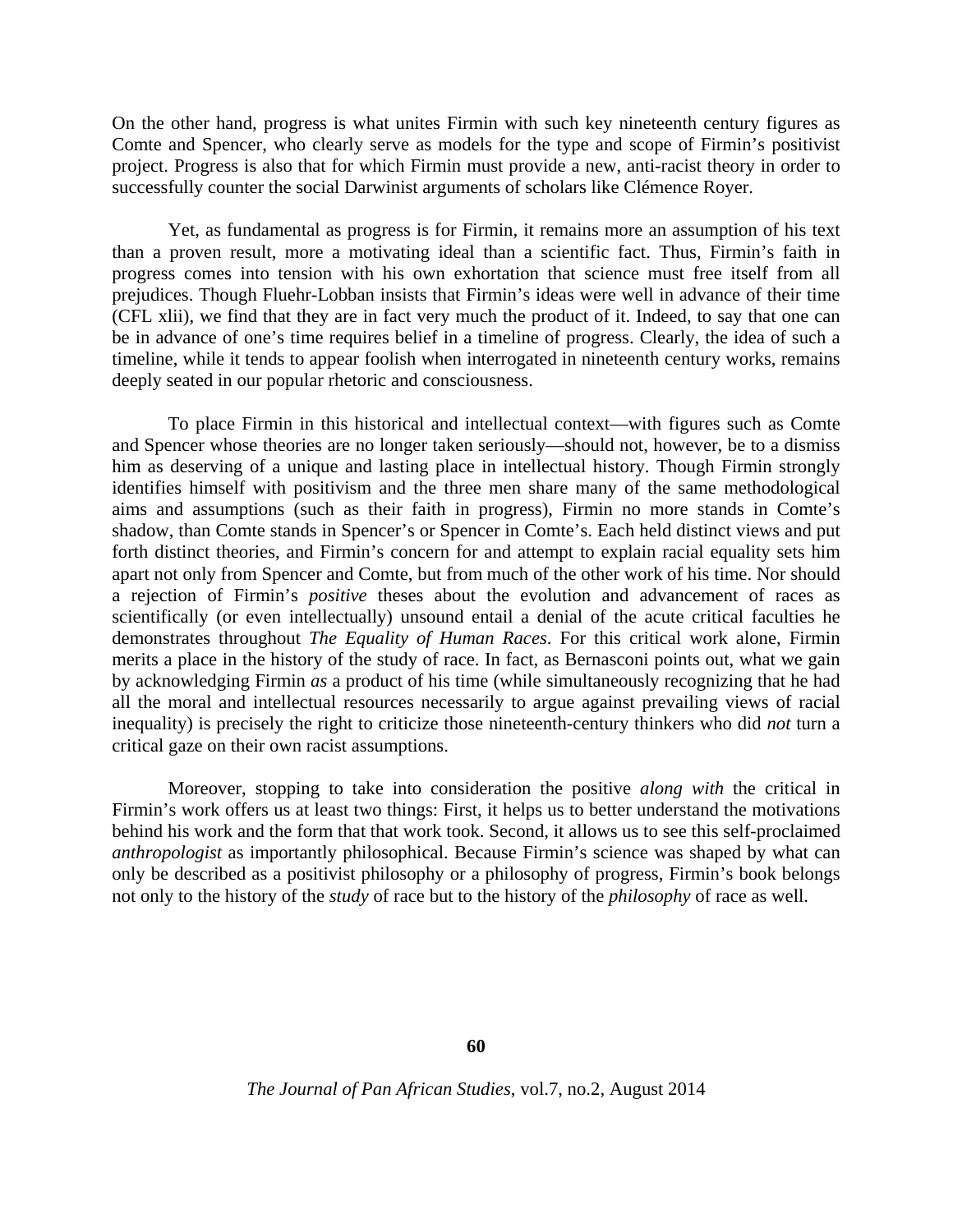## **Notes**

<sup>1</sup> Carolyn Fluehr-Lobban, "Introduction" in *The Equality of Human Races*, translated by Asselin Charles (Champaign: University of Illinois Press, 2002), p. xiv. Henceforth cited as *CFL*.

<sup>2</sup> See Carolyn Fluehr-Lobban, "Anténor Firmin, Nineteenth-Century Pioneering Anthropologist," *History of Anthropology Annual* 3 (2007), pp. 167-183.

<sup>3</sup> Gerarde Magloire-Danton, "Anténor Firmin and Jean Price-Mars: Revolution, Memory, Humanism," *Small Axe* 18 (September 2005), pp. 150-170. Magloire-Danton explains: "Firmin's perspective and methods encompass the three main elements of Pan-Africanist thought identified by Imanuel Geiss, which makes Firmin an early theoretician of the movement: the rejection of the postulate of race inequality, reference to the history of ancient Africa as proof that Africans were capable of civilization, and examples of illustrious individuals of African descent in diverse fields" (p. 156).

<sup>4</sup> See Robert Bernasconi, "A Haitian in Paris: Anténor Firmin as philosopher against racism," *Patterns of Prejudice* 42 (2008), pp. 365-383. Henceforth cited as *RB*.

<sup>5</sup> Fluehr-Lobban tries to situate Firmin's work as a direct scientific rebuttal of Gobineau, whom she claims "was the first to assert the superiority of Aryan people and among the many to reinforce ideas of black inferiority" (CFL xii). Given the details of Gobineau's theory, however, it would seem that the majority of Firmin's scientific rebuttals are in fact directed against other  $19<sup>th</sup>$  century targets, while his dispute with Gobineau is more ideological in nature, as I explain below. Fluehr-Lobban does give some sense of this later in her introduction (CFL xxxi-xxxiv). See also, Bernasconi, who argues that Gobineau was not as influential at the time of Firmin's writing as he would later become (RB 372-373).

<sup>6</sup> The importance and influence of Firmin's Haitian heritage on his political and intellectual commitments cannot be overstated. As Fleuhr-Lobban reminds us, Firmin received his formal education entirely in Haiti and was "a product of the third generation of post-independence Haitians who took justified pride in the heroic achievement of the world's first Black Republic of Haiti in 1804, only 28 years after the first anti-colonial movement with the declaration of American independence" ("Anténor Firmin: Haitian Pioneer of Anthropology," *American Anthropologist* 102 (2000), p. 450). Haiti serves as a favored example of the equal potential of all races throughout Firmin's book.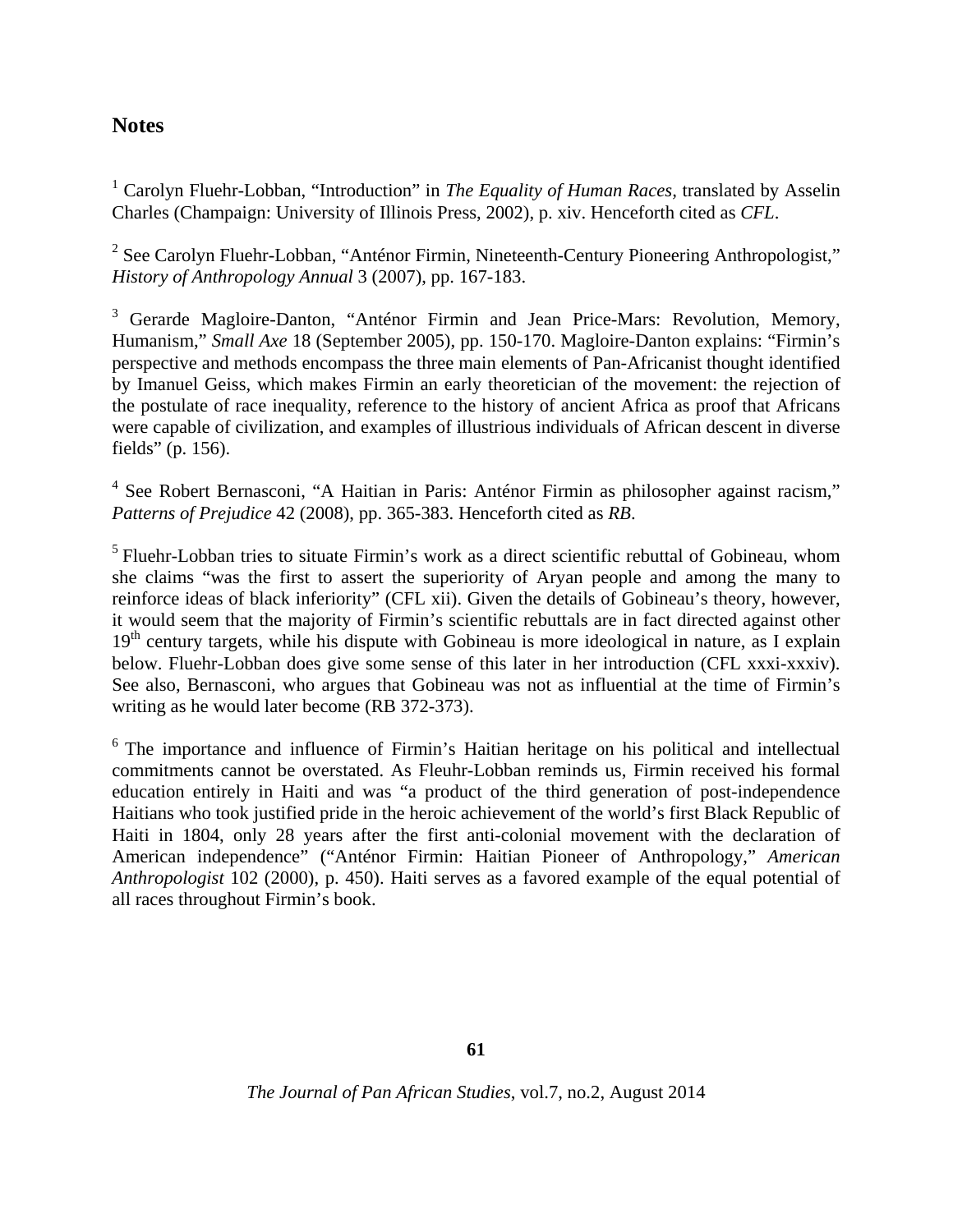7 Arthur de Gobineau, "Essai sur l'inégalité des races humaines" in *Œuvres*, edited by Jean Gaulmier and Jean Boissel (Paris: Gallimard, 1983), pp. 184-7; trans. Adrian Collins, *The Inequality of Human Races* (New York: Howard Fertig, 1999), pp. 48-50. Henceforth cited as *IRH* and *IHR* respectively. (The Collins translation deals only with Book I of Gobineau's sixbook *Essai*.) Gobineau claims that European institutions found in Haiti are incompatible with the African manners of the Haitians. For this reason, he claims, the history of democratic Haiti is "merely a long series of massacres; massacres of mulattoes by negroes, or of negroes by mulattoes, according as the one or the other held the reins of power. The constitution, however enlightened it may pretend to be, has no influence whatever" (IHR 49; IRH 186).

8 Arthur de Gobineau, "Racial Inequality" in *Gobineau: Selected Political Writings*, edited by Michael D. Biddis (London: Cape, 1970), p. 175. Henceforth cited as *RI*. (Unlike the translation cited above, this one includes the Conclusion of Gobineau's *Essai* found at the end of the sixth book.)

9 Anténor Firmin, *De l'égalité des races humaines* (Paris: L'Harmattan, 2000), p. 393; trans. Asselin Charles, *Equality of the Human Races* (Champaign: University of Illinois Press, 2002), pp. 437-8. Henceforth cited as *ERH* and *EHR* respectively. Here the French text reads "une raison de plus," which Charles translates as "every reason," but I believe is more accurately and moderately rendered as "all the more reason" or indeed "one more reason."

10 Twelve years after the publication of *De l'égalité des races humaines*, Firmin was still defending the book's positivist methodology against that of those he called the "Social Scientists" (as exemplified for him by Anglophile author Edmond Demolins) in a letter to the editor of the Port-au-Prince newspaper *Le Matin* (A. Firmin, Letter of 2 December 1907 to M. Clément Magloire in "La Mentalité Haïtienne" in *Lettres de Saint-Thomas: Études sociologiques, historiques et littéraires*, Deuxième Édition (Port-au-Prince: Éditions Fardin, 1986), pp. 389-426). Picking up on the words of a review of Demolins' *Social Classification*, Firmin writes:

*J'ai pris la liberté de souligner les mots* simplistes à l'excès*; car c'est la caractéristique de toutes les théories* aprioriques *des écrivains de la* Science sociale*. C'est aussi en quoi nous différons profondémont, eux s'attardant à une mentalité de métaphysiciens, tandis que, philosophiquement et scientifiquement, j'observe la discipline positiviste que j'ai ostensiblement indiquée, en inscrivant pour sous-titre de mon ouvrage* De l'Égalité des Races humaines*, les mots "Anthropologie positive."* (412)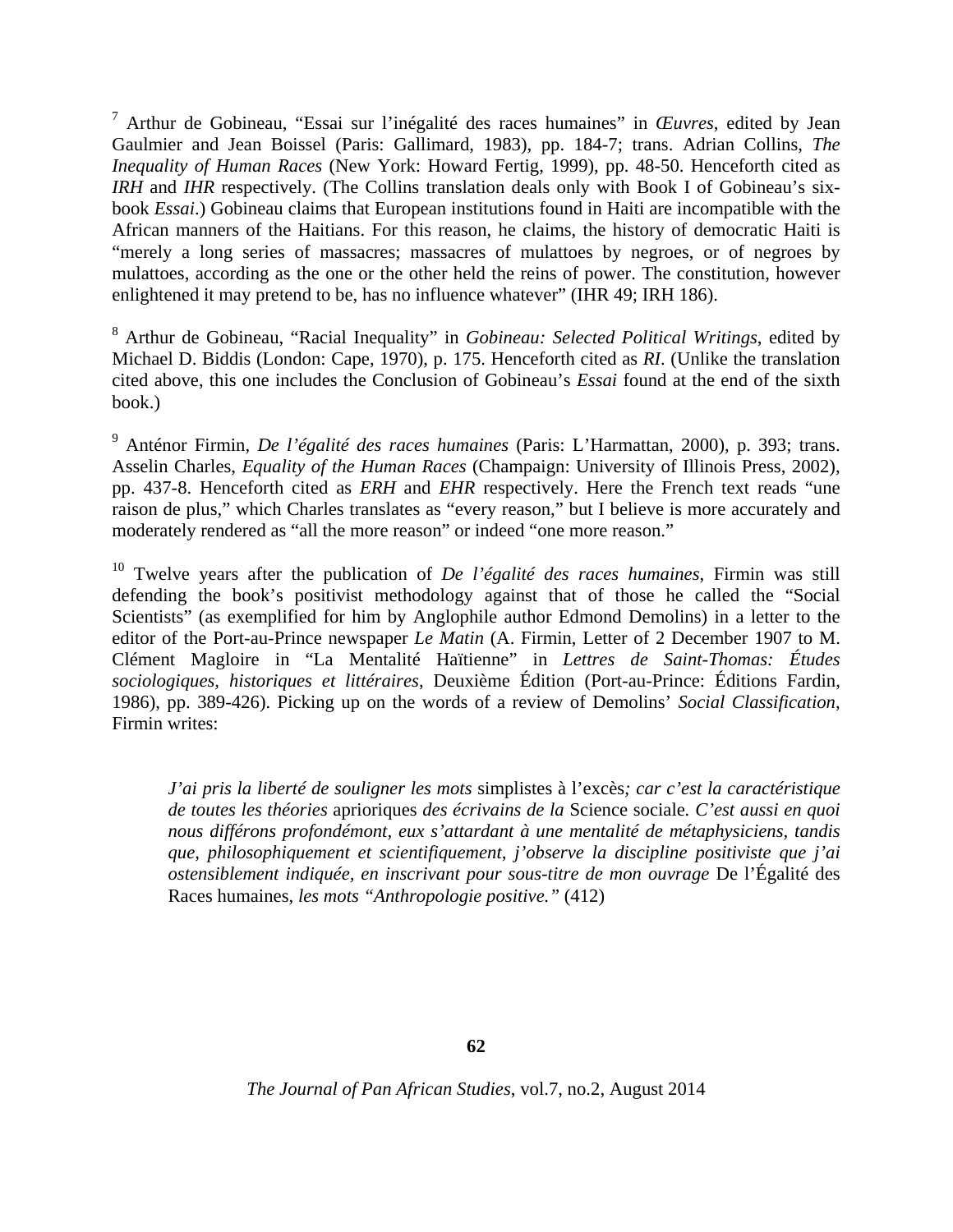Or in English (my translation):

I took the liberty of emphasizing the words *simplistic to excess* because they are characteristic all the aprioristic theories of the Social Science writers. It is also in this that they and I differ profoundly, with them remaining behind in the mentality of metaphysicians, while I, philosophically and scientifically, adhere to the positivist discipline, which I clearly indicated by inscribing, as the subtitle of my work *The Equality of the Human Races*, the words "Positivist Anthropology."

 $11$  Spencer's reasons for rejecting the positivist label seem to have more to do with proving that he is not a disciple of Comte and asserting the originality of his system in opposition to Comte's than with actual disagreements with Comte over the major tenets of positivism described below. While he admits to holding several "cardinal doctrines" in common with Comte (i.e. all knowledge is from experience; all knowledge is phenomenal or relative; the search for metaphysical first causes is scientifically irrelevant; and, invariable natural laws control all types of phenomena), he denies that Comte is the originator of those doctrines, arguing that they are his and Comte's joint inheritance from their predecessors. Herbert Spencer, "Reasons for Dissenting from the Philosophy of M. Comte" in *Works of Herbert Spencer: Essays: Scientific, Political, and Speculative*, Vol. II (New York: D. Appleton and Company, 1915), pp. 118-144. Originally published in April 1864 as an appendix to "The Classification of the Sciences."

12 D.Y. Peel, "Introduction" in *Herbert Spencer: On Social Evolution* (Chicago: University of Chicago Press, 1972), p. xxiii. Henceforth cited as *JP*.

 $13$  As Andreski describes, the role positivism was not simply to disprove religion but to take its place: "His prescription was to institute a new religion and a new Church which would provide the same services as the old in promoting social stability and consensus, but which, instead of preaching dogmas formed in the day of fetishistic thinking and therefore untenable in the light of knowledge supplied by science, would inculcate beliefs and attitudes proven by science and therefore, according to Comte, not open to doubt." This perspective meant that science need not be purely objective, but could prescribe morality. Comte "was not worried about the difficulties of jumping from 'is' to 'ought.'" Stanislav Andreski, "Introduction" in *The Essential Comte* (New York: Harper and Row, 1974), p. 13.

<sup>14</sup> For more on this point, see Bridges' "The Philosophy of Comte." John Henry Bridges, *Illustrations of Positivism: A Selection of Articles from the "Positivist Review" in Science, Philosophy, Religion, and Politics*, edited by H. Gordon Jones (New York: Burt Franklin, 1974), pp. 192-8. Henceforth cited as *JHB*.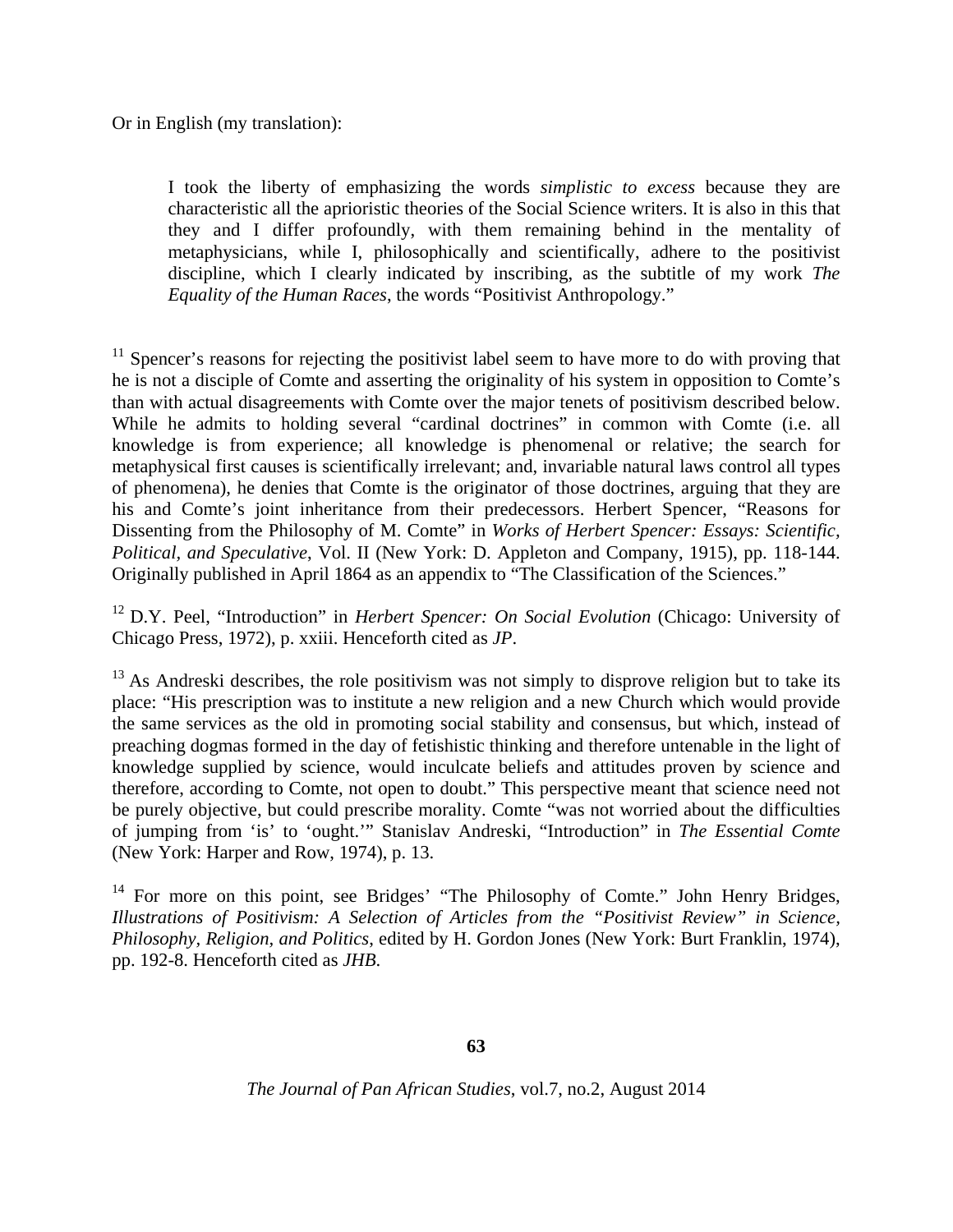<sup>15</sup> For a full description in Comte's own words of the aim, intellectual character and importance of positivism or the positive philosophy, see the first chapters of either *The Positive Philosophy* or *A General View of Positivism*. Auguste Comte, *The Positive Philosophy*, translated by Harriet Martineau (New York: AMS Press, 1974), pp. 25-38; Auguste Comte, *A General View of Positivism*, translated by J.H. Bridges (New York: Speller and Sons, 1957), pp. 8-63.

<sup>16</sup> For the similarities between Comte and Spencer on this point, see Bridges' "Mr. Spencer's Theory of Beneficence" (JHB 127-8).

17 Herbert Spencer, "Progress: Its Law and Cause" in *Works of Herbert Spencer: Essays: Scientific, Political, and Speculative*, Vol. I (New York: D. Appleton and Company, 1915), pp. 8-62. First published in *The Westminster Review* for April, 1857. Henceforth cited as *PLC*. Hudson cites the writing of this essay as pivotal in helping Spencer to "systematize and coordinate the various ideas that were then fermenting in his mind" and notes that shortly afterwards the concept of evolution presented itself to Spencer as "the basis of a system of thought under which was to be generalized the complete history of the knowable universe, and by virtue of which all branches of scientific knowledge were to be unified by affiliation upon the primal laws underlying them all," leading Spencer to his Synthetic Philosophy. William Henry Hudson, *An Introduction to the Philosophy of Herbert Spencer* (New York: Haskell House, 1974), pp. 63-4. Henceforth cited as *WHH*.

<sup>18</sup> Various races did not, however, experience biological progress through increased heterogeneity at the same rate. In fact, for Spencer, differing levels of development between more and less "civilized" races illustrated his thesis. For example, he wrote: "While often possessing well-developed body and arms, the Australian has very small legs: thus reminding us of the chimpanzee and the gorilla, which present no great contrasts in size between the hind and fore limbs. But in the European, the greater length and massiveness of the legs have become marked—the fore and hind limbs are more heterogeneous." Civilized man was also thought to have greater heterogeneity in his backbone, his skull, his nervous system and his facial features (PLC 17-18).

<sup>19</sup> For more on Peel's understanding of Spencer's theory of evolution as it connects and compares to other evolutionary theories of the time, especially Darwin's, see: J.D.Y. Peel, "Evolution" in *Herbert Spencer: The Evolution of a Sociologist* (London: Heinemann, 1971), pp. 131-165. Henceforth cited as *ES*.

 $20$  As Hudson describes it, "unlike Darwin and Wallace, Mr. Spencer approached the question of general evolution not from the organic but from the super-organic point of view—by the way of ethical and sociological investigations." Adaptation was seen as occurring primarily between men and the conditions of social life, each adjusting toward a more perfect state of equilibrium within a larger process of universal development (WHH 44).

**64**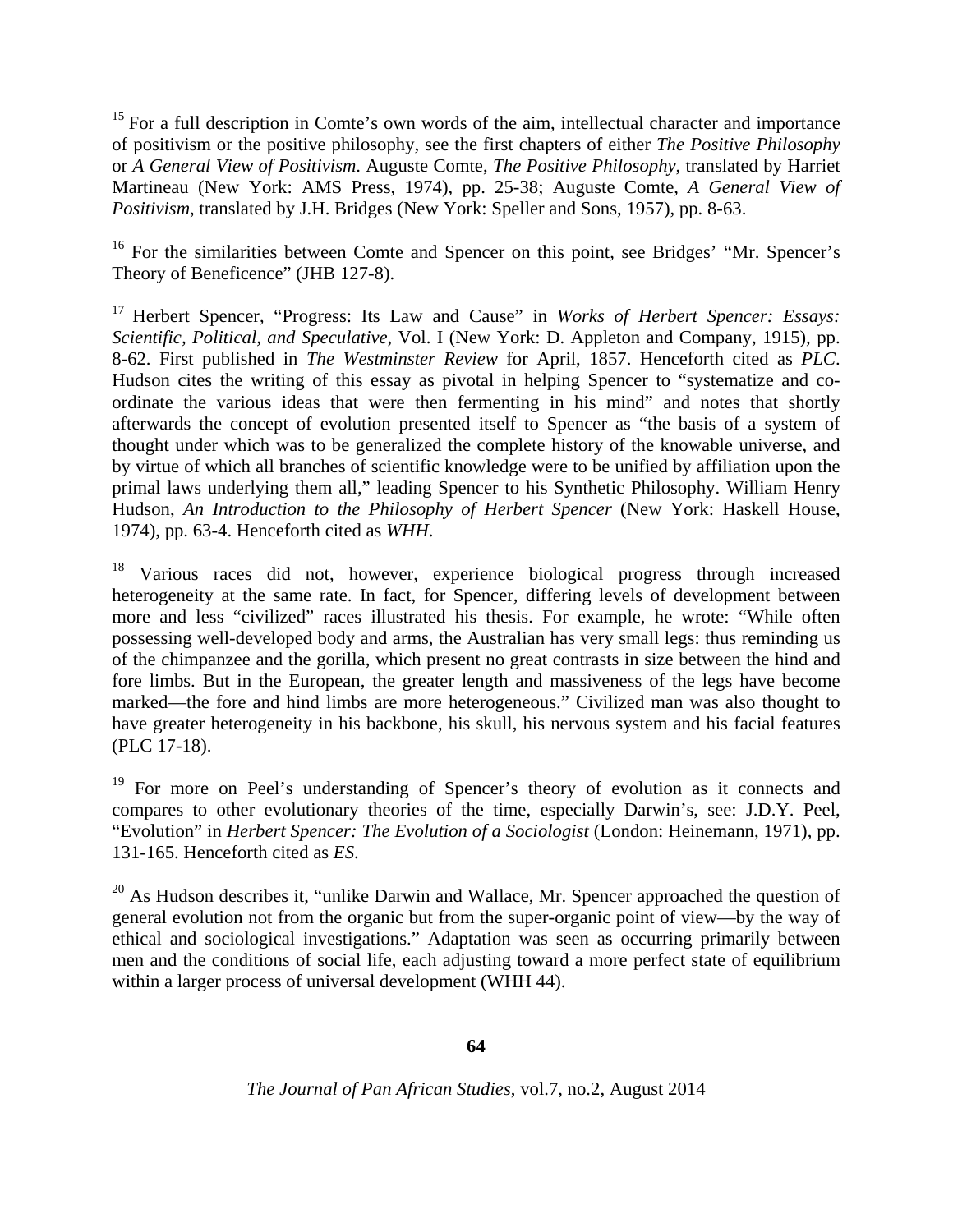<sup>21</sup> For another detailed discussion of Spencer's theory of social evolution—including the operations of adaptation and natural selection (which Wiltshire, in contrast to Peel, emphasizes), Spencer's notion of the equality of men as competitive ("the equality of their claims to make the best of themselves within the limits mutually produced" – p. 198), his teleological assumption of benevolence in natural processes, and other problems with the theory—see: David Wiltshire, "Spencer's Theory of Evolution" in *The Social and Political Thought of Herbert Spencer* (Oxford: Oxford University Press, 1978), pp. 192-224.

<sup>22</sup> Spencer actually coined the phrase "survival of the fittest" in his 1852 essay, "A Theory of Population, deduced from the General Law of Animal Fertility" (ES 137).

 $^{23}$  As Gertrud Lenzer points out, the importance of continuing to study and understand Comte and Spencer lies not in any enduring scientific value of their theories (whose details have long since been abandoned), but rather in the enduring yet unacknowledged influence of the more general positivist spirit on our contemporary modes of thought. Gertrud Lenzer, "Introduction: Auguste Comte and Modern Positivism" in *Auguste Comte and Positivism: The Essential Writings* (New York: Harper Torchbooks, 1975), pp. xxii-xxiv.

 $^{24}$  The translation here has been has been adjusted to more closely resemble the French: "N'est-ce" pas la fin inéluctable de toute société humaine de marcher, de persévérer dans la voie du perfectionnement, une fois le branle donné? Il suffit donc de dégager les forces morales, qui sont l'âme du progrès, de toute compression paralysante, pour que le movement graduel et harmonique s'effectue spontanément, en raison même de l'élasticité propre à tout organisme social.... Toutes les lois naturelles et sociologiques s'unissent pour proclamer cette vérité" (ERH xxxviii).

 $25$  Here I render the French "hommes" as "men" against Charles' translation as "human beings" so as not to obscure Firmin's sexism, which comes across quite clearly in parts of the work not treated in this essay.

<sup>26</sup> While Firmin's citation of his references can be maddeningly vague, Charles seems to err here in the English translation by attributing this definition of beauty from Spencer to "Progress: Its Law and Cause" when, in the French, Firmin attributes it to Spencer's *Essais sur le progrès* rather than *Le progrès, loi et cause du progrès*. The latter refers to the French translation of "Progress: Its Law and Cause," whereas the former most likely refers to the first volume of a collection of Spencer's essays, *Essais de morale, de science et d'esthétique,* translated into French by M.A. Burdeau, the first edition of which was published in Paris in 1877 by Librairie Germer Baillière et Cie. While that volume would indeed have contained a translation of "Progress: Its Law and Cause," it would also have included translations of "The Origin of Animal Worship," "The Use of Anthropomorphism," "Manners and Fashion," "The Morals of Trade," "Use and Beauty," "Personal Beauty," "Gracefulness," "The Physiology of Laughter," "The Sources of Architectural Types," "The Philosophy of Style," and "The Origin and Function of Music."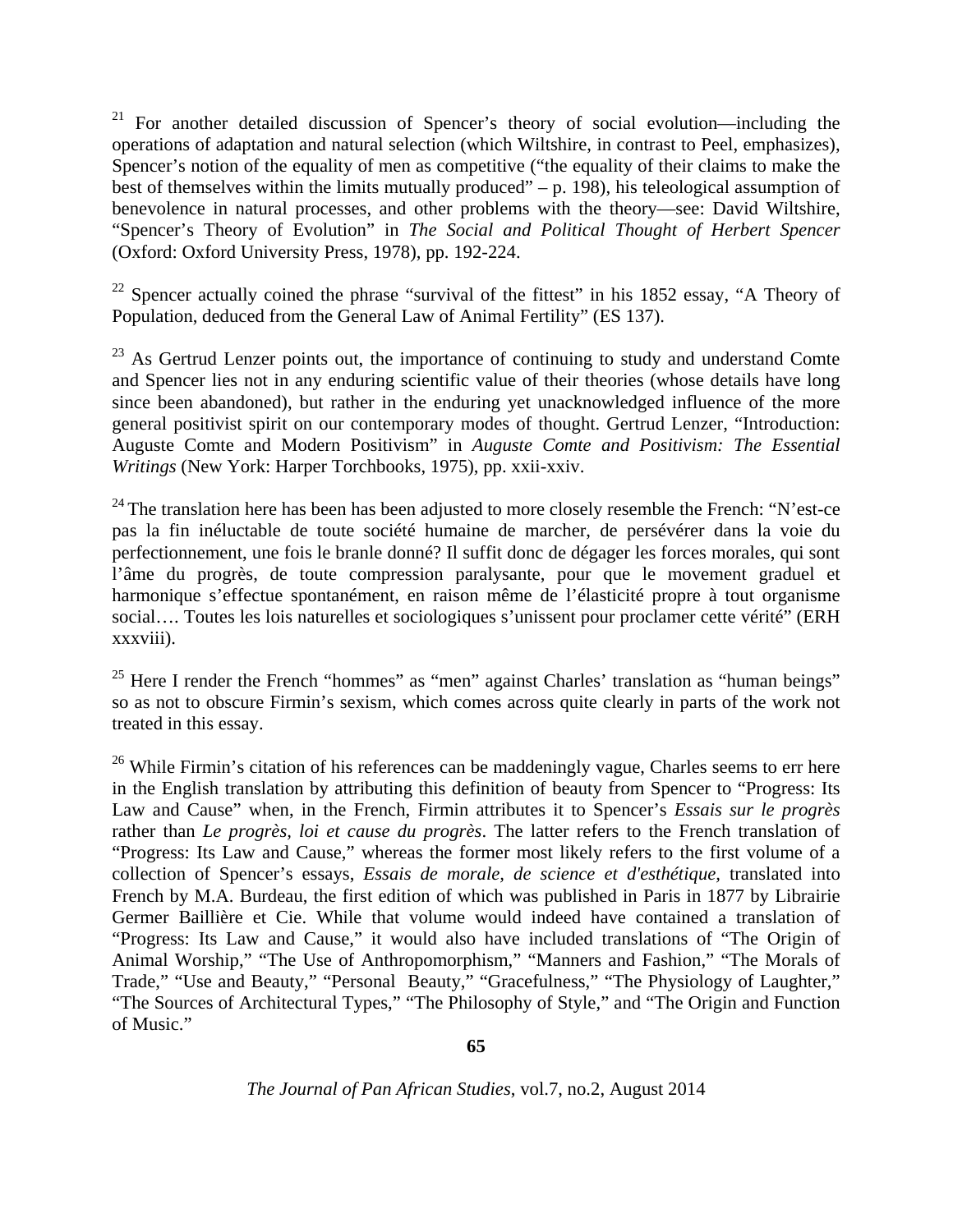However, the definition of beauty attributed to Spencer by Firmin here does not actually appear in *any* of the aforementioned essays. On the other hand, Firmin's claim that physical beauty correlates with intellectual and moral development very much echoes Spencer's argument in the "Personal Beauty" essay, though that same essay also decries certain forms of race-mixing and suggests the permanent inferiority of certain races, points which Firmin clearly rejects and which his work explicitly seeks to refute. See: Herbert Spencer, "Personal Beauty" in *Works of Herbert Spencer: Essays: Scientific, Political, and Speculative*, Vol. II (New York: D. Appleton and Company, 1915), pp. 387-399.

 $27$  Here I modify the translation of "se développe en raison directe de son degré de civilisation" from "is commensurate with its level of civilization" to "develops in direct correlation to" in order to better capture the sense of causality in Firmin's account.

 $28$  Here Charles simply neglected to include the words "and moral" in his translation, which are nevertheless crucial to our understanding of Firmin as a positivist.

 $29$  Sexual selection is the process through which racial difference becomes amplified and solidified when local beauty standards give certain physical traits greater desirability thus allowing people with those traits to produce more offspring and thus pass those traits on to subsequent generations. Though difference races are, for Darwin, of common descent, once humanity separates into races through adaptation and, most importantly, sexual selection, not all races remain equally adaptable. "We thus see that many of the wilder races of man are apt to suffer much in health when subjected to changed conditions or habits of life, and not exclusively from being transported to a new climate," he writes, for example. "Mere alterations in habits, which do not appear injurious in themselves, seem to have this same effect.... It has often been said, as Macnamara remarks, that man can resist with impunity the greatest diversities of climate and other changes; but this is true only of the civilized races. Man in his wild condition seems to be in this respect almost as susceptible as his nearest allies, the anthropoid apes, which have never yet survived long, when removed from their native country" (218). Thus, on Darwin's account, uncivilized races may be very adaptive to and well suited for their native climates and current culture, but that they should civilize in the same direction as the more "advanced" races seems unlikely and even ill-advised. Charles Darwin, *The Descent of Man, and Selection in Relation to Sex* (New York: Penguin Books, 2004).

 $30$  A tendency which, as pointed out above, Peel argues is shared by Spencer.

31 Clémence Royer, "Préface de la première édition" in *L'origine des espèces*, Third Edition (Paris: Victor Masson et Fils, 1870), pp. xxvii-lxxi. Henceforth cited as *POE*. All translations of Royer's preface are my own.

 $32$  The French here reads: "Il faut même avouer que le progrès de la vérité nous donne autant à oublier qu'à apprendre, et nous apprend à nier et à douter aussi souvent qu'à affirmer."

**66**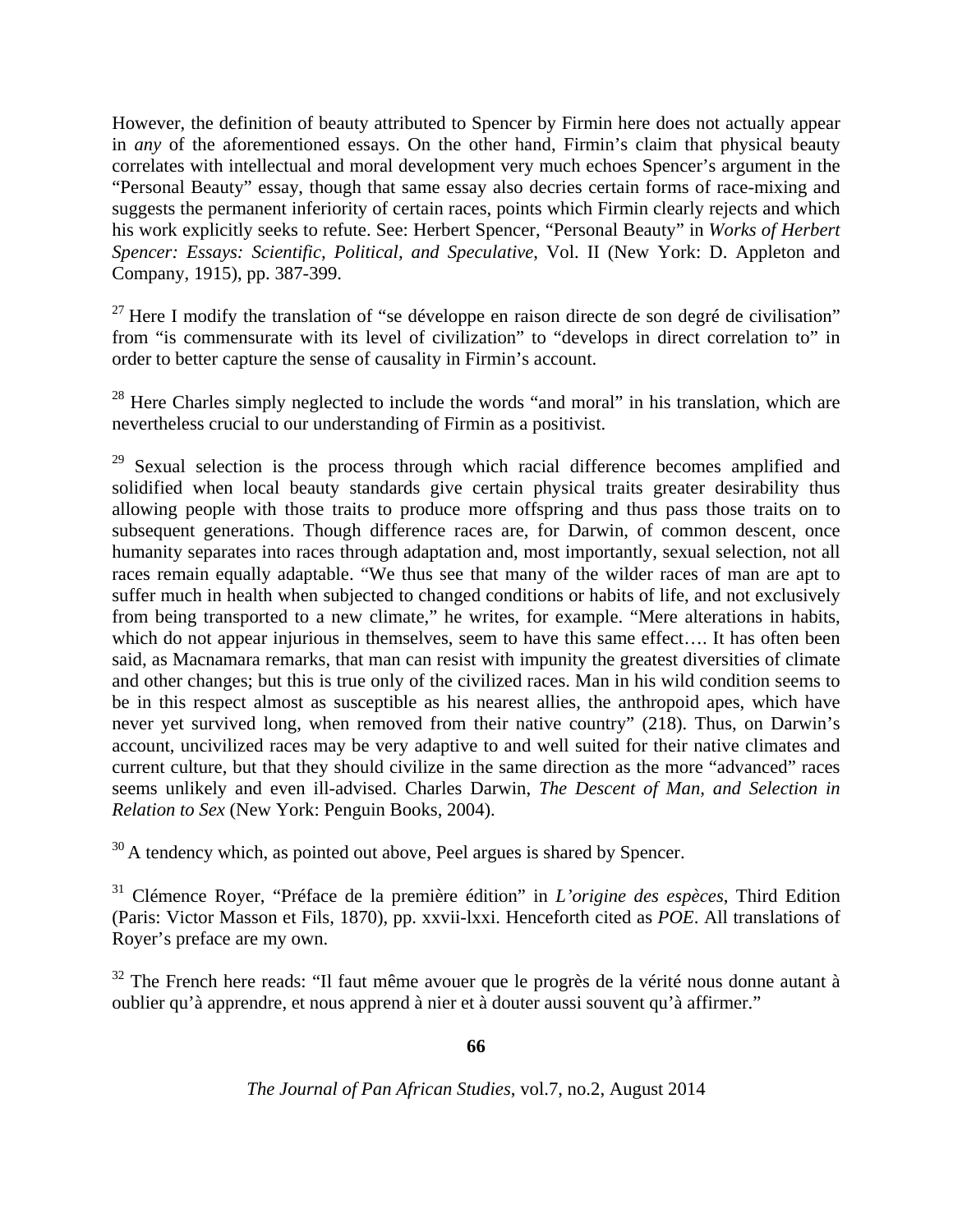$33$  The French reads: "Il ressort du livre de M. Darwin que cette loi, qui paraissait brutale, parcîmonieuse, fatale, et qui semblait accuser la nature d'avarice, de méchanceté ou d'impuissance, est au contraire la loi providentielle par excellence, la loi d'économie et d'abondance, la garantie nécessaire du bien-être et du progrès pour toute la création organique.

"Mais aussi la loi de sélection naturelle, appliquée à l'humanité, fait voir avec surprise, avec douleur, combien jusqu'ici ont été fausses nos lois politiques et civiles, de même que notre morale religieuse…. Je veux parler de cette charité imprudente et aveugle où notre ère chrétienne a toujours cherché l'idéal de la vertu sociale et que la démocratie voudrait transformer en une sorte de fraternité obligatoire, bien que sa conséquence la plus directe soit d'aggraver et de multiplier dans la race humaine les maux auxquels elle prétend porter remède."

<sup>34</sup> The French reads: "Enfin, la théorie de M. Darwin, en nous donnant quelques notions un peu plus claires sur notre véritable origine, ne fait-elle pas par cela même justice de tant de doctrines philosophiques, morales ou religieuses, de systèmes et d'utopies politiques dont la tendance, généreuse peut-être, mais assurément fausse, serait de réaliser une égalité impossible, nuisible et contre nature entre tous les hommes? Rien n'est plus évident que les inégalités des diverses races humaines…"

<sup>35</sup> Indeed, Bernasconi reveals that Darwin complained about Royer's translations of his work and the prefaces and notes that she added. Darwin even arranged for a new translation to appear in 1873. (See RB 374-375)

 $36$  This, of course, calls to mind Du Bois' insistence in "The Conservation of Races" that the Negro race had a special contribution to make to civilization that could not be made by any other race.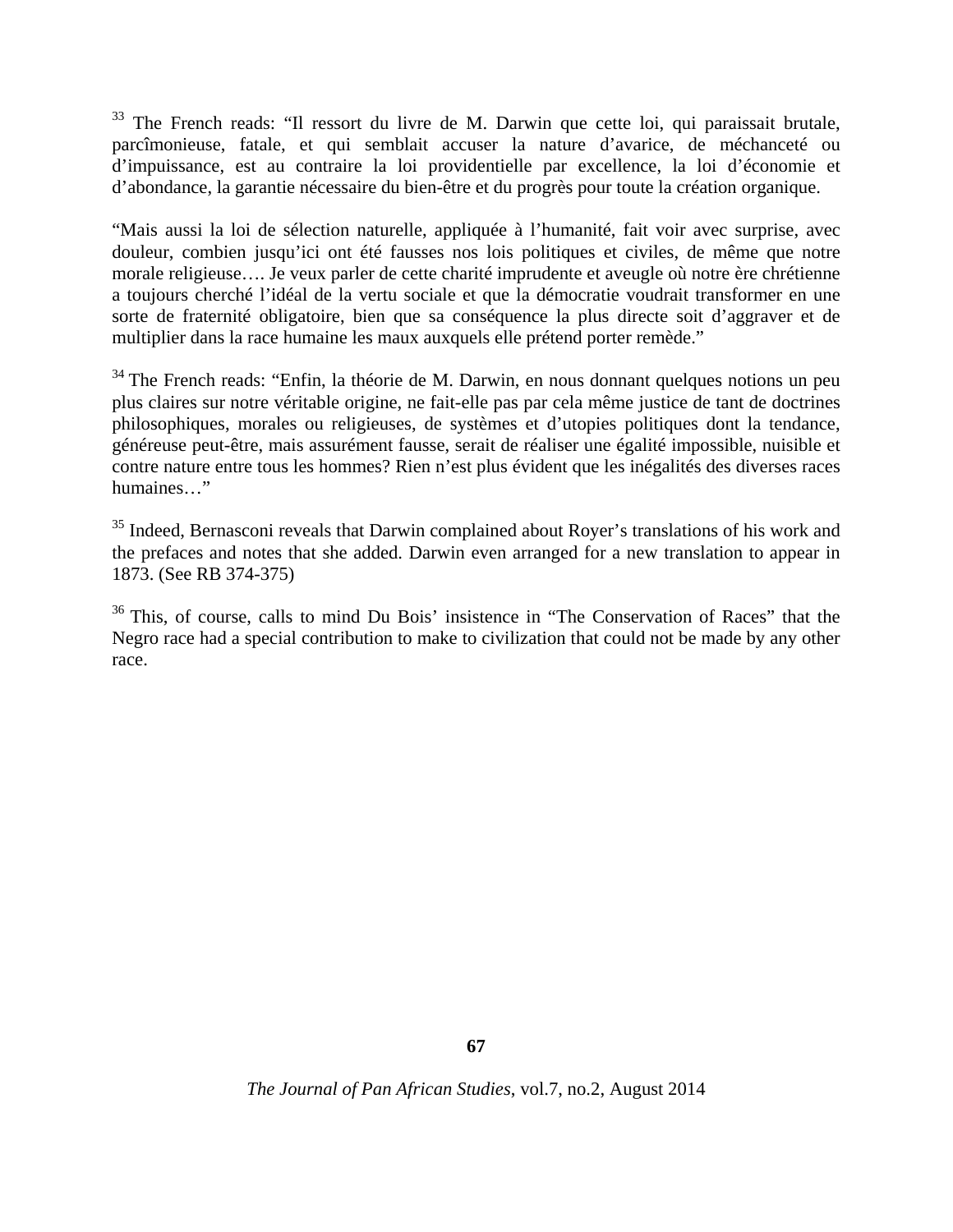<span id="page-22-1"></span><span id="page-22-0"></span>